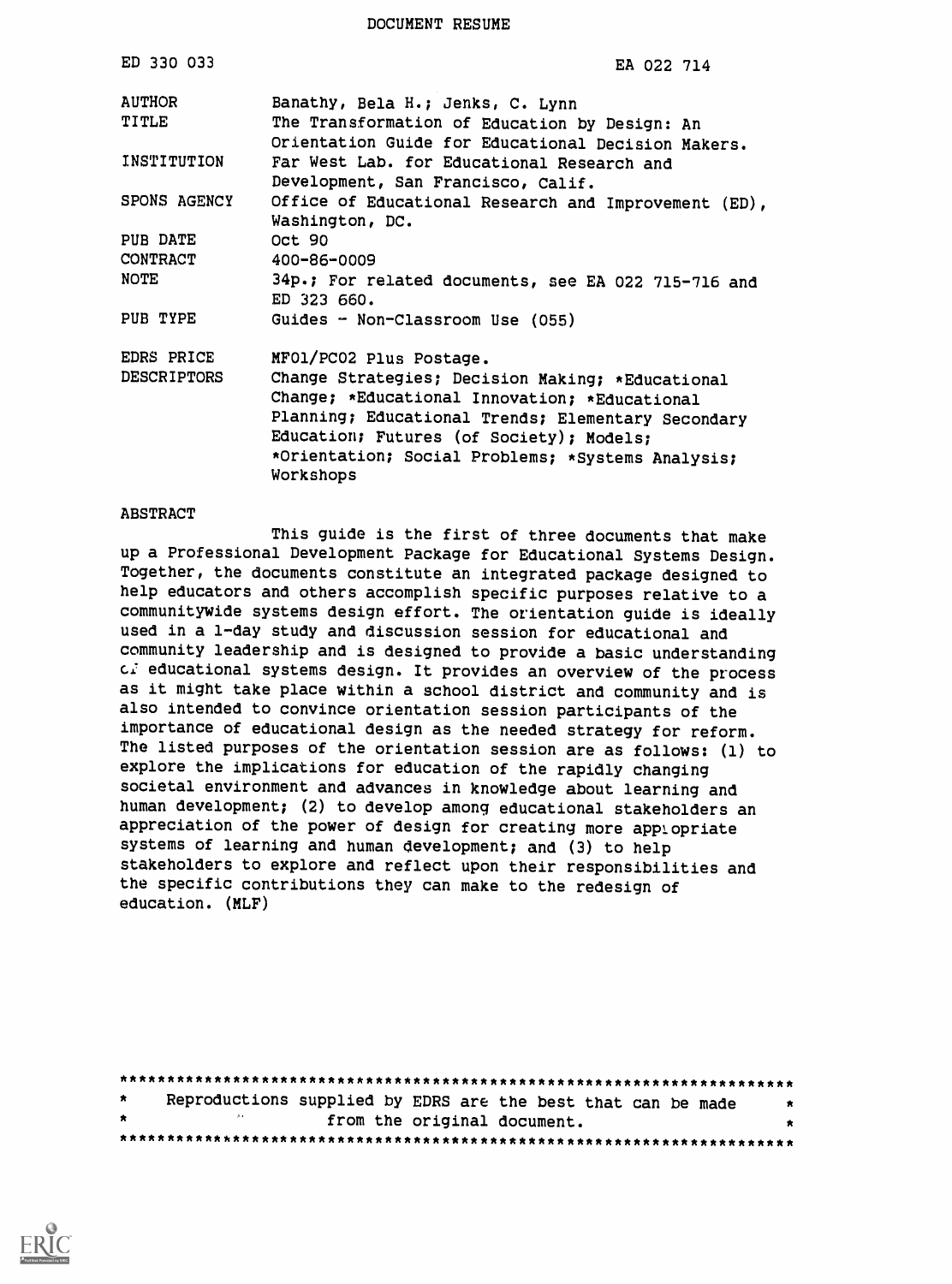グイ クルス

THE TRANSFORMATION **OF** EDUCATION BY DESIGN:

An Orientation Guide for Educational Decision Makers

> U.S. DEPARTMENT OF EDUCATION<br>Office of Educational Research and Improvement EDUCATIONAL RESOURCES INFORMATION

 $Z$   $\mathcal{E}$ 

CENTER (ERIC)<br>This document has been reproduced as<br>received from the person or organization<br>originating it

0 Minor changes have been made to improve reproduction quality

 $\bullet$ Points of view or opinions stated in this doculment.<br>ment: do incit inecessarily represent official<br>OERI position or policy

"PERMISSION TO REPRODUCE THIS MATERIAL HAS BEEN GRANTED BY

 $7.1.$  Ross

TO THE EDUCA tiONAL RESOURCES INFORMATION CENTER (ERIC)."

October, 1990

BEST COPY AVAILABLE

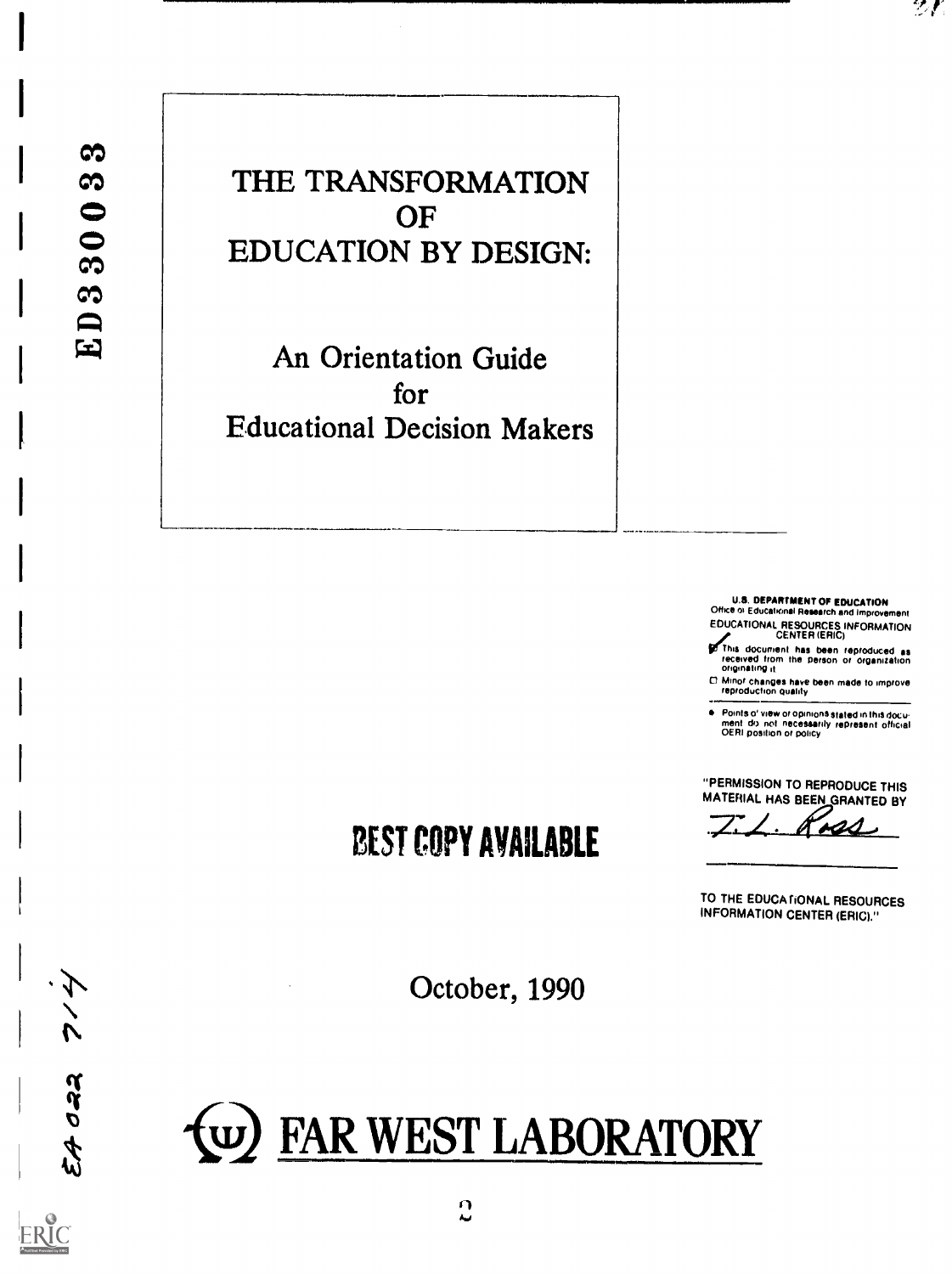## THE TRANSFORMATION OF EDUCATION BY DESIGN

An Orientation Guide for Educational Decision Makers

> Bela H. Banathy C. Lynn Jenks

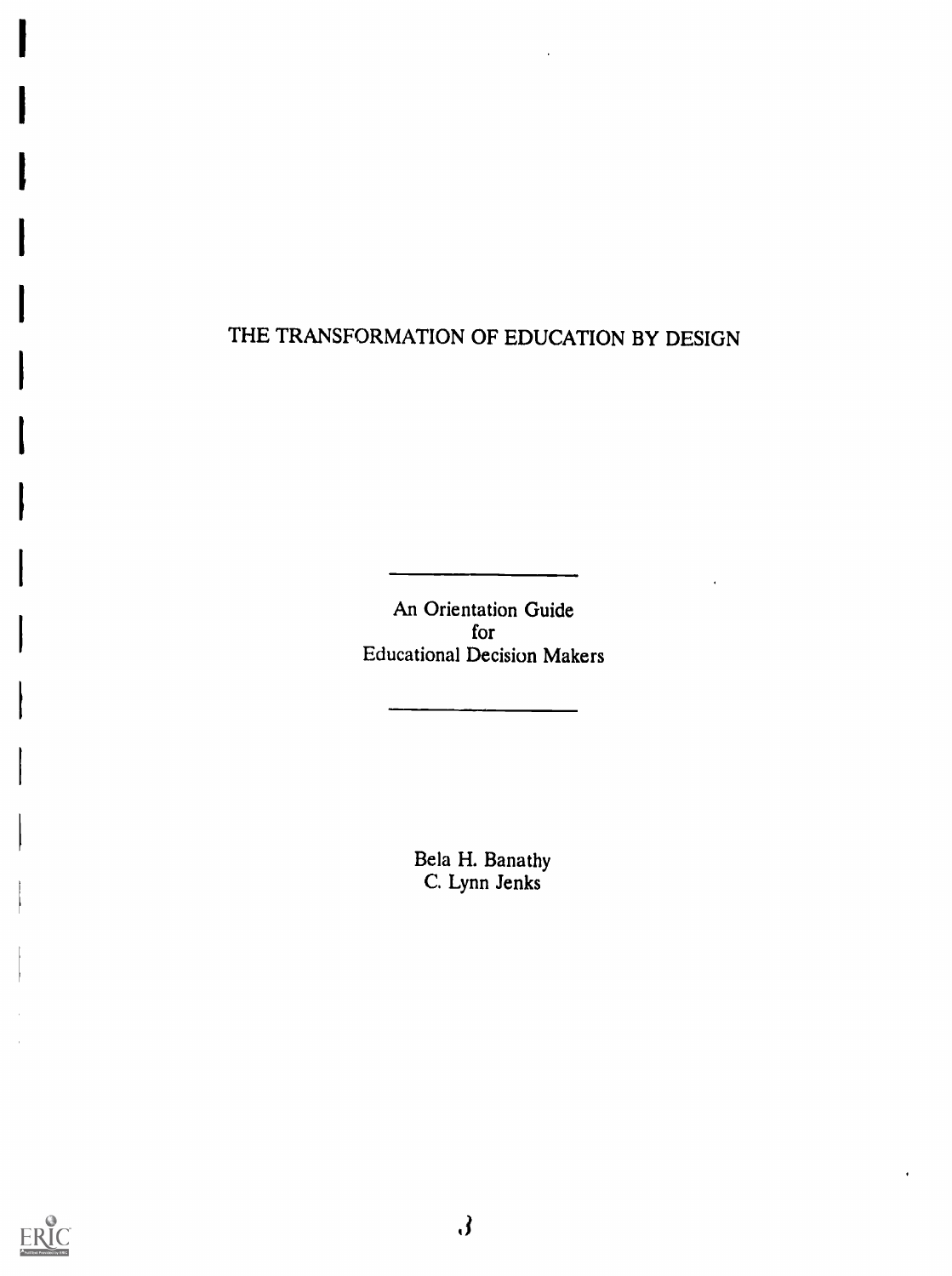#### ACKNOWLEDGEMENTS

The development of the three guides concerning educational systems design was strongly influenced by colleagues. Particularly helpful were the challenging and always enjoyable interactions over a two-year period between the authors and colleagues from the Mid-Continent Regional Educational Laboratory and the Regional Laboratory for Educational Improvement of the Northeast<br>Islands. Our FWL colleagues, provided valuable critiques Islands. Our FWL colleagues, provided valuable critiques and support. We also wish to thank Catherine Taylor for her editing and clarification skills and Ann Wallgren for her patience and skills throughout the development process .

The Transformation of Education: By Design is published by the Far West Laboratory for Educational Research and Development. The publication is supported by federal funds from the U.S. Department of Education, Office of Educational Research and Improvement, contract no. 400-86-0009. The contents of this publication do not necessarily reflect the views or policies of the Department of Education, nor does mention of trade names, commercial products, or organizations imply endorsement by the United States government.

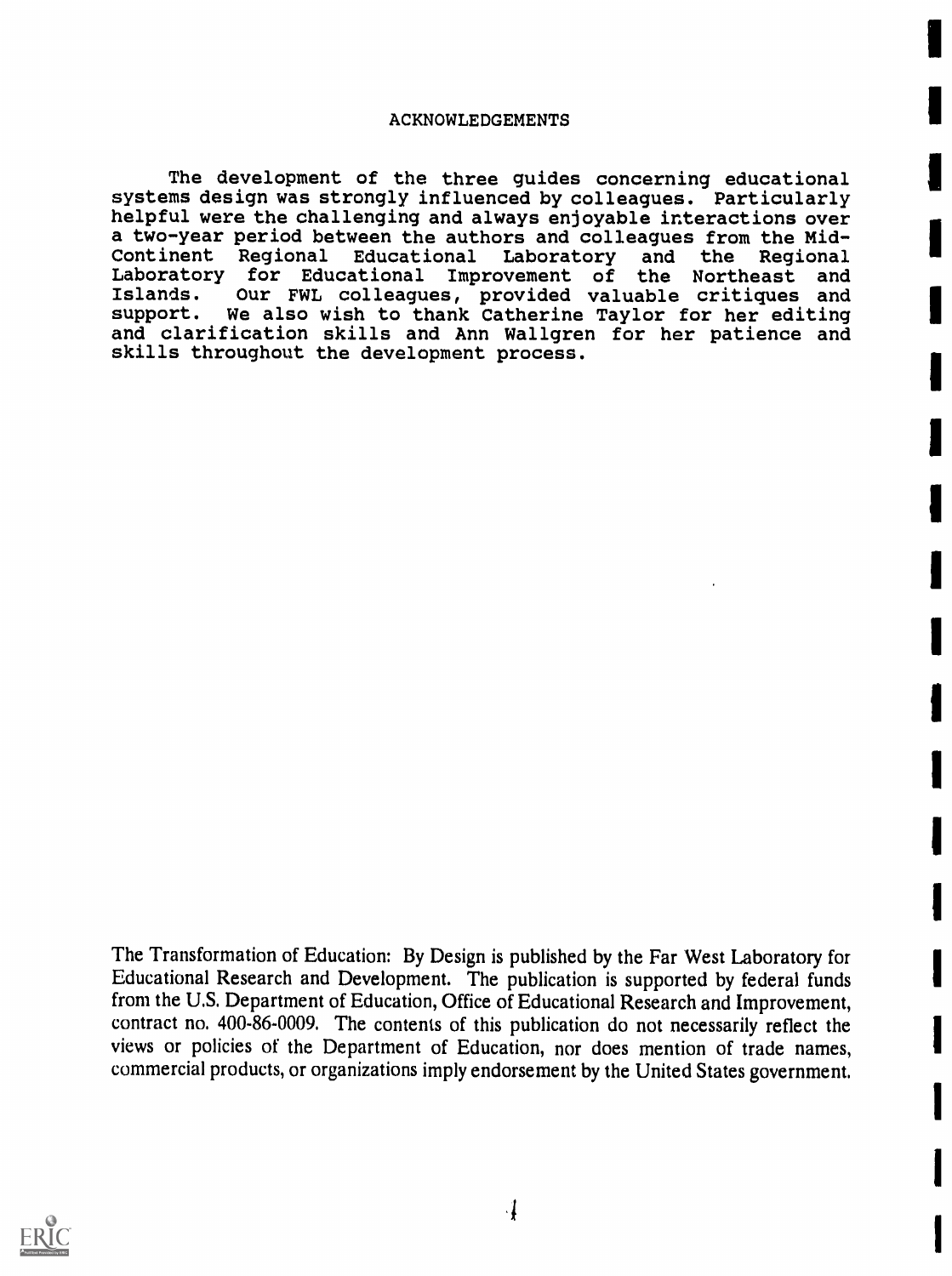# THE TRANSFORMATION OF EDUCATION: BY DESIGN

### PREFACE

#### INTRODUCTION

- I. SYSTEMS DESIGN: THE NEEDED RESPONSE
- II. AT THE CENTER: SOME GUIDING PRINCIPLES
- III. ANALYZING THE EXISTING SYSTEM: USING THE SYSTEMS LENSES
- IV. READINESS FOR DESIGN

Organizing for Design Learning About Systems Design Gaining Commitment

## V. DESIGNING THE NEW SYSTEM

Creating a Guiding Image

Exploring Options: Using the Design Framework Developing Core Ideas Creating A New Image

Designing the Ideal System

System Characteristics System Functions The New Organization The Management System

Developing an Implementation Plan

## VI. DEVELOPING AND IMPLEMENTING THE NEW SYSTEM

# VII. MANAGEMENT OF THE NEW SYSTEM

**CONCLUSION** 

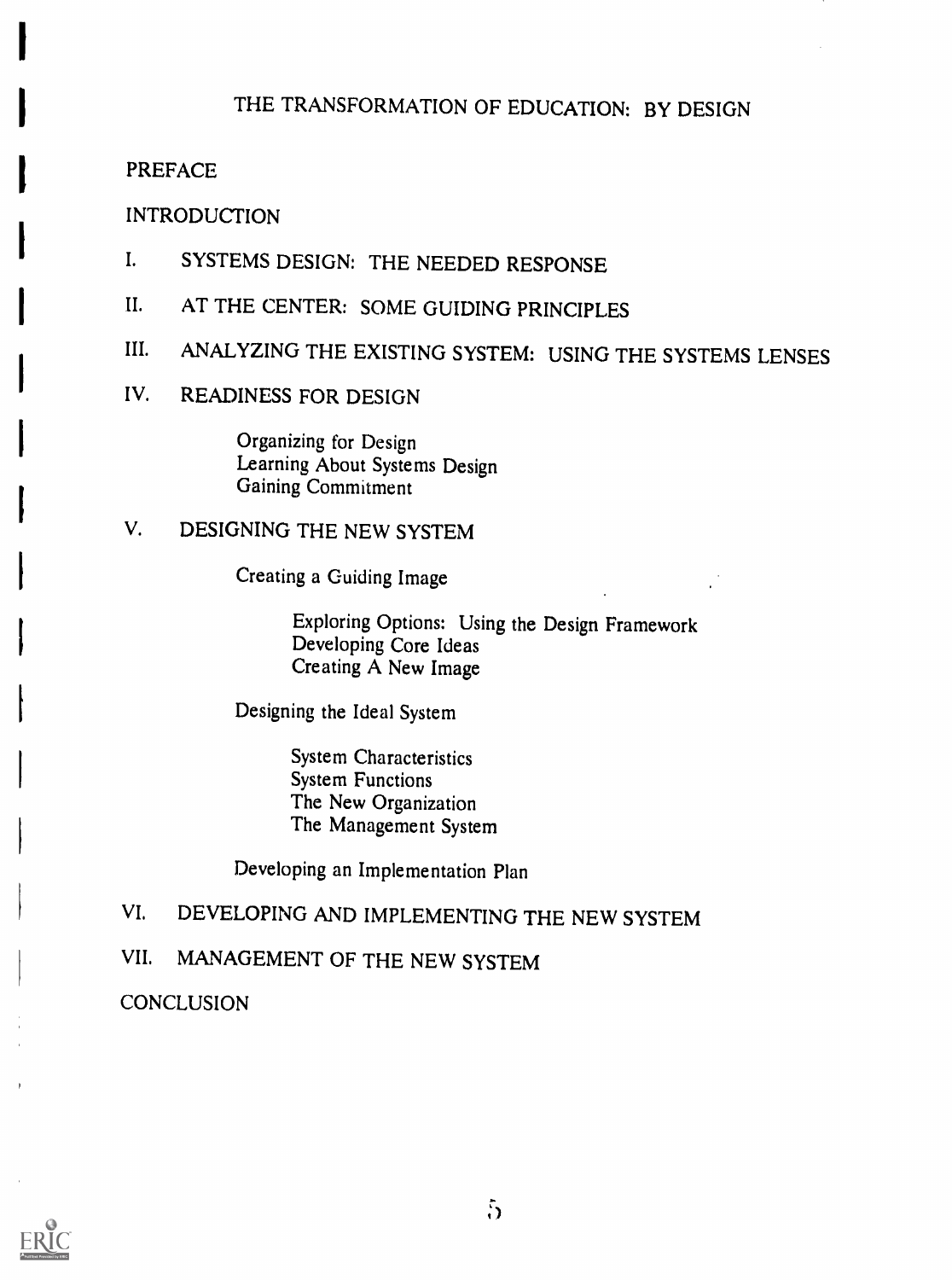### PREFACE

This guide is the first of three documents that make up a Professional Development Package for Educational Systems Design. Together, the documents constitute an integrated package designed to help the intended audiences (educators and others) accomplish specific purposes relative to a communitywide systems design effort. Some overlap in audiences is expected since everyone involved in the educational design effort will have read the orientation guide as a first activity. The three documents are described below.

#### THE TRANSFORMATION OF EDUCATION: BY DESIGN: An Orientation  $1.$ Guide for Educational Decision Makers

Audience: Policy makers, community leaders, public and private sector leadership, school board members, professional educators in public and higher education, parents, students, and others concerned with education and human development.

#### Purposes:

- To explore the implications for education of the rapidly changing societal environment and advances in knowledge about learning and human development
- To develop among educational stakeholders an appreciation of the power of design for creating more appropriate systems of learning and human development
- To help stakeholders to explore and reflect upon their responsibilities for  $-$  and the specific contributions they can make to  $-$  the redesign of education

How Used: The orientation guide is ideally used in a one-day study and discussion session for educational and community leadership. Participants should have read the manual prior to the session.

How Organized: The guide is designed to provide readers with a basic<br>understanding of educational systems design. It provides an overview of the process as it<br>might take place within a school district and community. It is readers and orientation session participants of the importance of educational design as the needed strategy for reform.

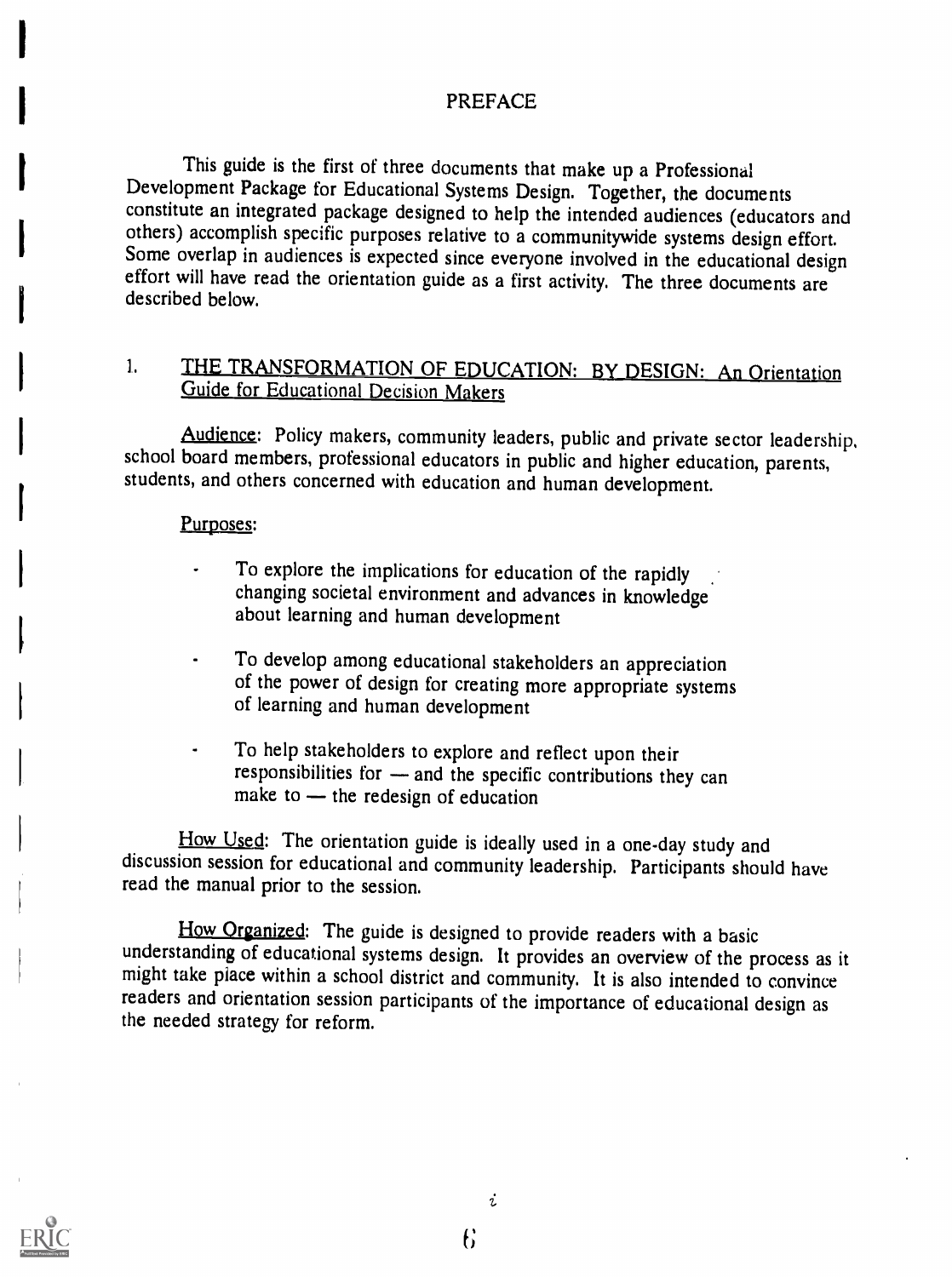## 2. THE TRANSFORMATION OF EDUCATION BY DESIGN: A Leadership Guide for Educational Decision Makers

Audience: A leadership group empowered to provide leadership, policy direction, and support for a design effort. This group may be organized by (or consist of) the educational leadership in a community in cooperation with the school board and other key community leaders.

Purposes:

- To develop further knowledge about the process and requirements for educational design
- To develop awareness and appreciation of the roles and organizational capabilities and capacities necessary for a design process
- To assist the leadership to explore the various dimensions and options for shaping a design inquiry process and for establishing general parameters for the designers

How Used: This guide is to be used in a three-day workshop for a leadership group. Participants will extend their knowledge and understanding of design by exploring and developing plans for their own leadership roles for guiding, providing support, and mobilizing the community in an educational systems design effort.

How Organized: The guide is organized around key concepts and requirements that leadership must address to initiate and sustain an effective design inquiry process.

## 3. TRANSFORMATION OF EDUCATION BY DESIGN: A Trainer's Guide for Educational Systems Designers

Audience: This guide is intended for the core design team. The team is established by the leadership group and is responsible for conducting the design effort. Members of this team will be, for the most part, educators and others who will have responsibility for the eventual implementation of the new design. They are userdesigners.

Purposes:

To develop needed capability (knowledge and skills) of designers to engage in a design process

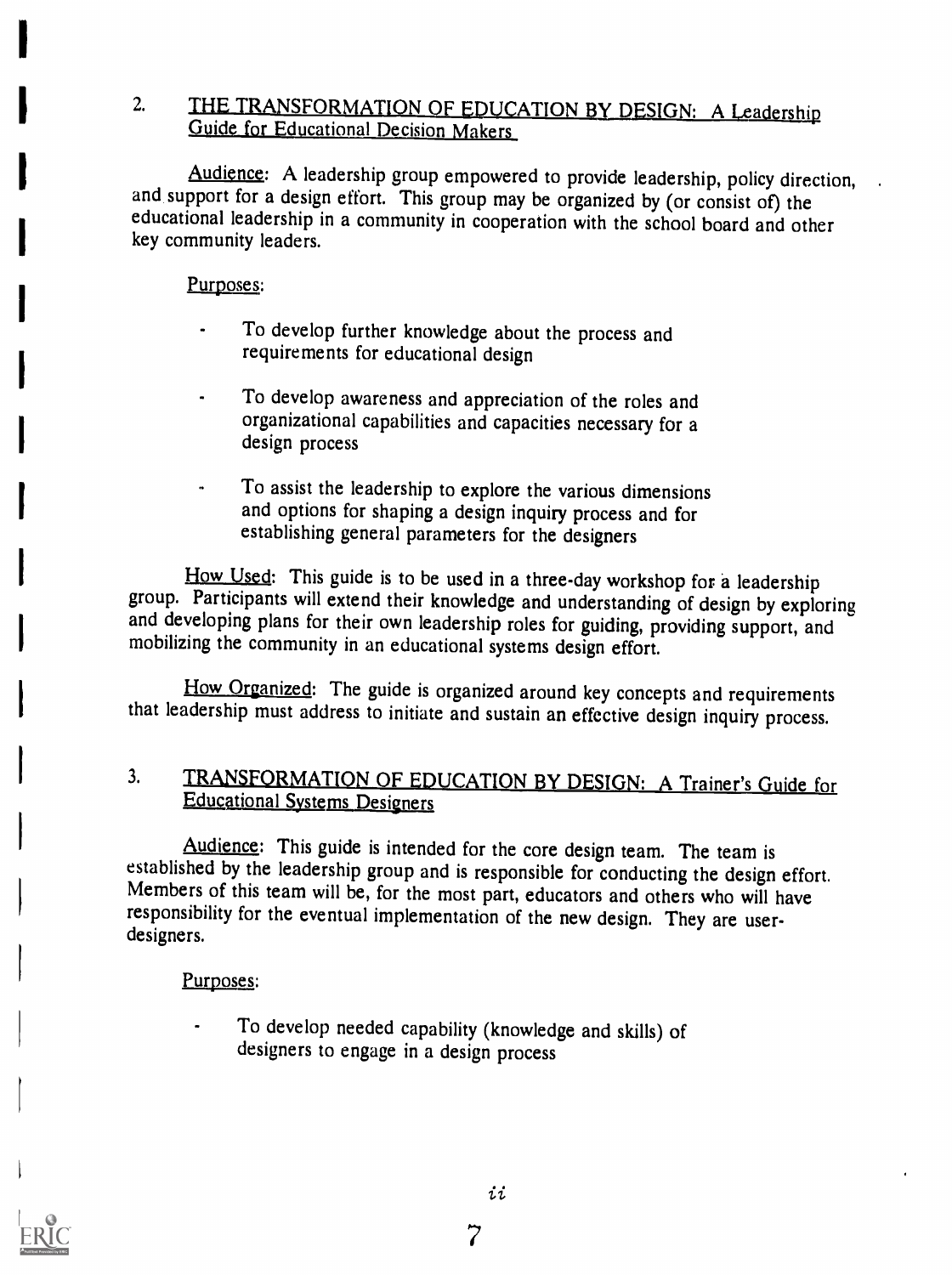To assist designers to develop a detailed plan that specifies the steps, tasks, needed resources, arrangements, etc., necessary to conduct a systems design effort in the school district and community

How Used: The most effective use of the guide will be with intact teams of persons from communities who have been designated as members of the core design team and who are able to meet with one or more trainers. Participants address design questions and issues in the context of their own work environment. Teams will participate in a five-day intensive training workshop aimed at developing the readiness to initiate their own design effort.

How Organized: This guide is organized around the full set of design process tasks and activities. It gives minimal information about design, focusing instead on learning and application exercises, tasks, implementation guidelines, and additional resources for the conceptual content concerning design (for example, Systems Design of Education: A Journey to Create the Future by Bela H. Banathy, Educational Technology Publications, In Press).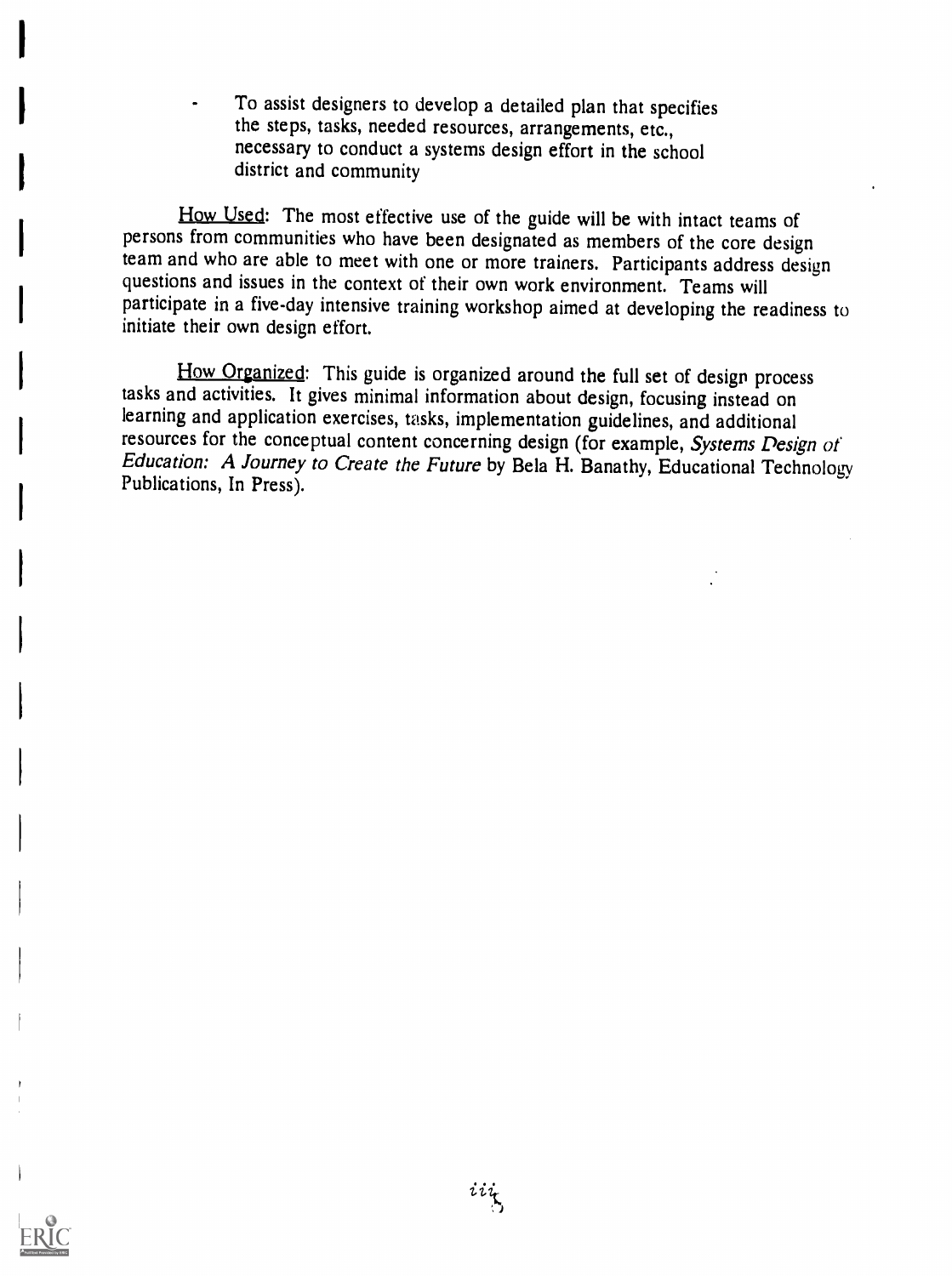### INTRODUCTION

This orientation guide is for those members of the educational community who have begun to question the adequacy of our present system and the wisdom of our current Band-Aid response to school management and who are willing to think about very different educational systems. The guide introduces a new approach to educational reform: systems design. By helping us view education with fresh eyes, the systems design process enables us to create new systems of learning that will provide the kinds of environments and experiences needed by learners in our rapidly changing world.

In the following pages, we will ask you to explore the educational implications of our changing society; develop a general understanding of the power of systems design for creating more appropriate systems of learning and human development; assess the potential benefits of the systems design process for your community; learn about the requirements for systems design in terms of activities, time, and other resources; and think about the responsibilities of educators, the school district, and community members for directing educational change and making contributions that will ensure success in the process of developing new systems of education.

> You see things as they are and ask, Why? But I dream things that never were and ask, Why not?

> > George Bernard Shaw

We have yet to envision an image of education that will lead us confidently into the 1990s and beyond. Over the past three decades we have invested tremendous energy and resources into exploring ways to "fix" an educational system that is now seriously outdated and disconnected from the larger society with which it must interact.

An educational system reflects the beliefs, values, and aspirations of the society.<br>These are expressed in the educational purposes and policies that define the educational experiences the system provides. In turn, societa shaped by the educational experiences of its members. To function well and to successfully address the needs and aspirations of our communities and our learners, education and society must maintain a coevolutionary relationship in which each responds to and influences the other.

Today, however, there is a serious mismatch between the educational system and the needs of communities and learners. This mismatch creates a gap which is increasing as societal changes (for example, population and socio-economic shifts) and technological advances raise issues that are beyond the capacity of the schools to address. Schools are often expected not only to prepare students for participation in our changing technological society and to deal with tremendous amounts of new information, but to

 $\Delta$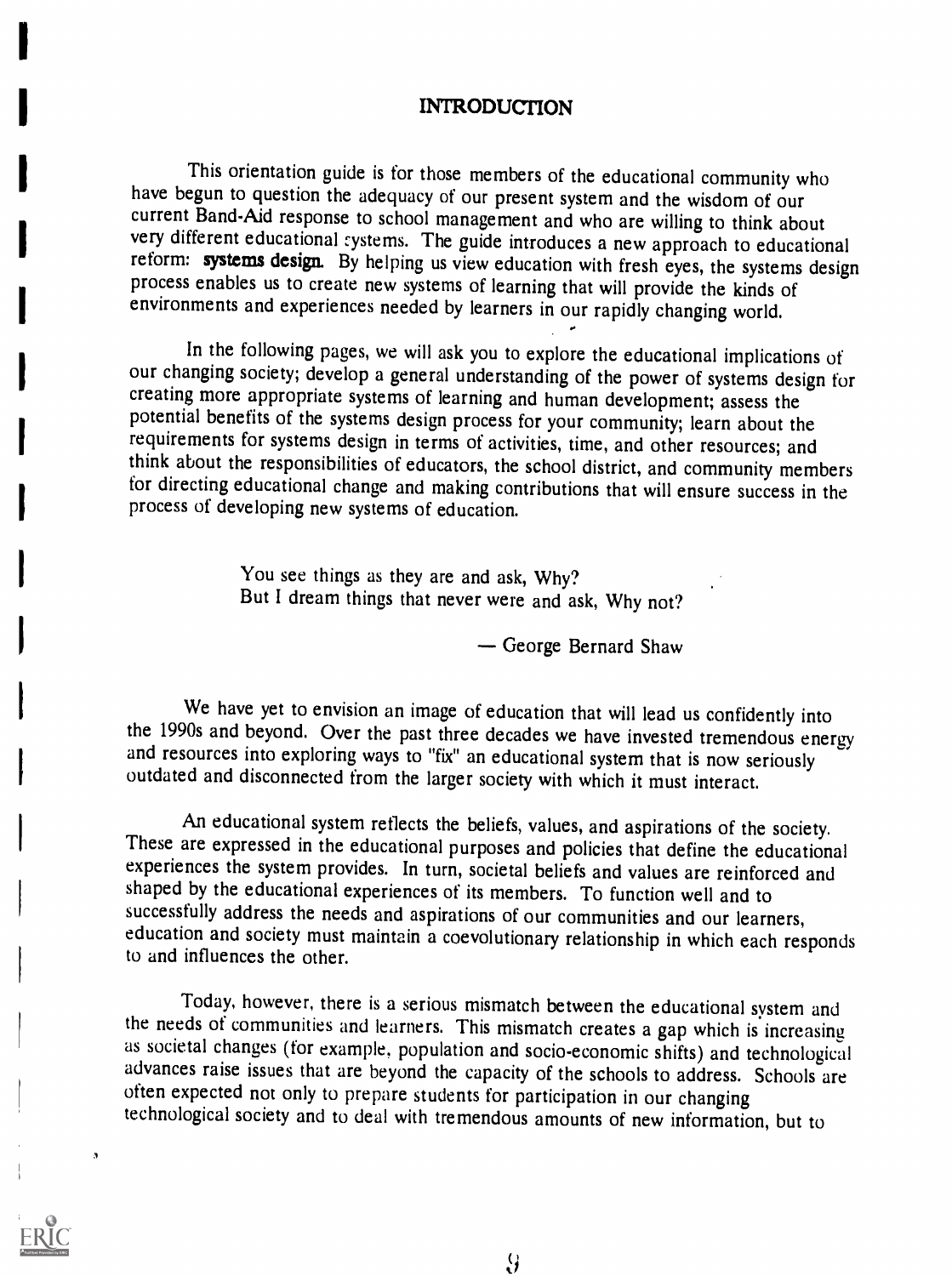address societal problems that blur the lines of responsibility between the school, the family, and society. This mismatch is the basic source of the current "crisis" in education.

Since the early 1960s, dozens of national reports have contributed to our awareness of this educational crisis, and a range of school improvement strategies and reform policies have been proposed. But few of these reports recognize the gap between educational and societal systems.

As a rule, most improvement efforts have focused only on the school setting. They fail to address the essential fact that education is a system functioning within a changing societal system. At best, they give some attention to social problems that cross over into the schools, for example, drug use, teen pregnancies, and students at risk. To view schools as operating in isolation from the larger society no longer makes sense. The codependence between the society and education must be acknowledged. Otherwise, their coevolutionary relationship potential remains unrealized and neither can play the roles that would keep each system moving on track in terms of its responsibilities to people and their aspirations and goals for the future.

Just as educational and societal systems have been considered separately, there has been a tendency to view issues and problems within the educational system as separate from each other rather than as parts in a system in which each piece functions in relation to the others. Most reforms have been aimed at individual components of the system, for example, curriculum, teaching practices, class scheduling, staff development, or counseling programs. But problems in one part of the system impinge on other parts of the system. As long as changes are attempted without considering the entire system of interconnected parts, they will be piecemeal and limited and they may not support the overall functioning of the educational system and its contributions to society.

Clearly, our educational system is too far out of balance with the needs and realities of modern society, its learners, and their communities for simple problem solving. That is why we are proposing a comprehensive approach for making systemic changes in education, one that considers how education functions as a system of interacting parts and as a system in relationship to other systems - families, public and private agencies, the community, and the larger society.

Our challenge is to understand the characteristics of our vastly changing society, to grasp the educational implications of those characteristics, and to create a vision and image that will guide the transformation of education.

In the following pages we will suggest (1) a major shift in our perceptions; (2) the asking of new questions; and (3) a new strategy for transforming education. We call this new strategy the Transformation of Education by Design.



.?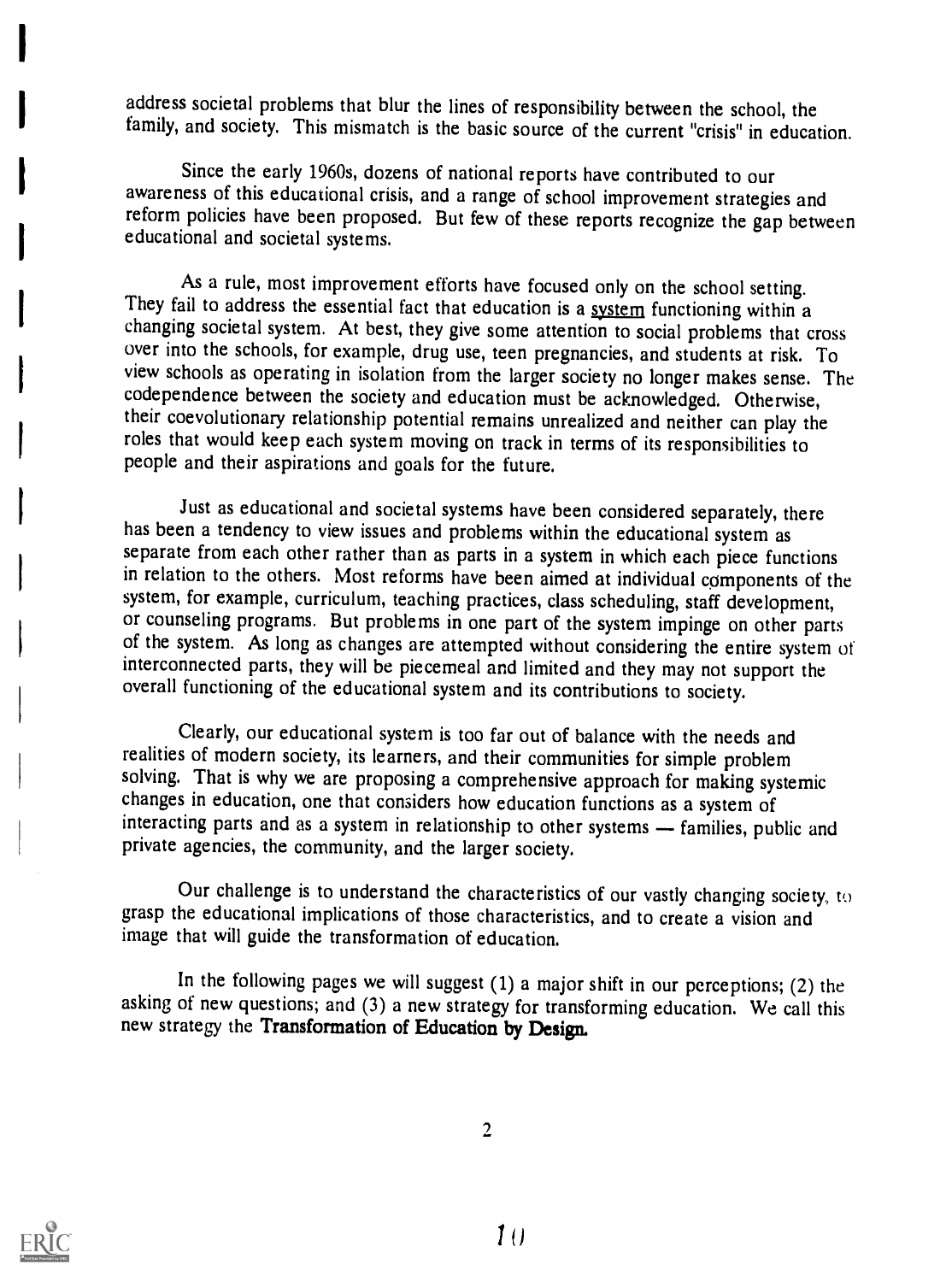## I. SYSTEMS DESIGN: THE NEEDED RESPONSE

Intentions are fairly easy to perceive, but frequently do not come about and are not fulfilled. Design is hard to perceive. But it is design and not intention that creates the future.

- Kenneth Boulding

The current crisis in education is first and foremost a crisis in perception. It calls for new ways of perceiving change and a new strategy for educational inquiry.

Most efforts toward change in education begin by analyzing our existing educational systems and asking such questions as:

- What is wrong with the system?
- How can we improve it or restructure it to make it more efficient and cost effective?
- How can we provide more instructional time?
- How can we improve student and teacher performance?
- How can we increase achievements in basic science, in critical thinking, etc.?
- How can we obtain more parent and community involvement?

Such questions might be appropriate if adjustments alone were enough to keep an existing system in step with changes in the larger environment and with its learners' needs. But in time of major societal transformation and accelerating change we should ask questions very different from those we have asked in the course of the last decade. Maintenance of the existing educational system is not enough today.

Accordingly, the systems design process begins by exploring the overall societal context in which education operates in order to define the societal function of education. Systems designers ask such questions as:

- What is the nature and what are the characteristics of the current post-industrial information age?
- What are the educational implications of these characteristics?

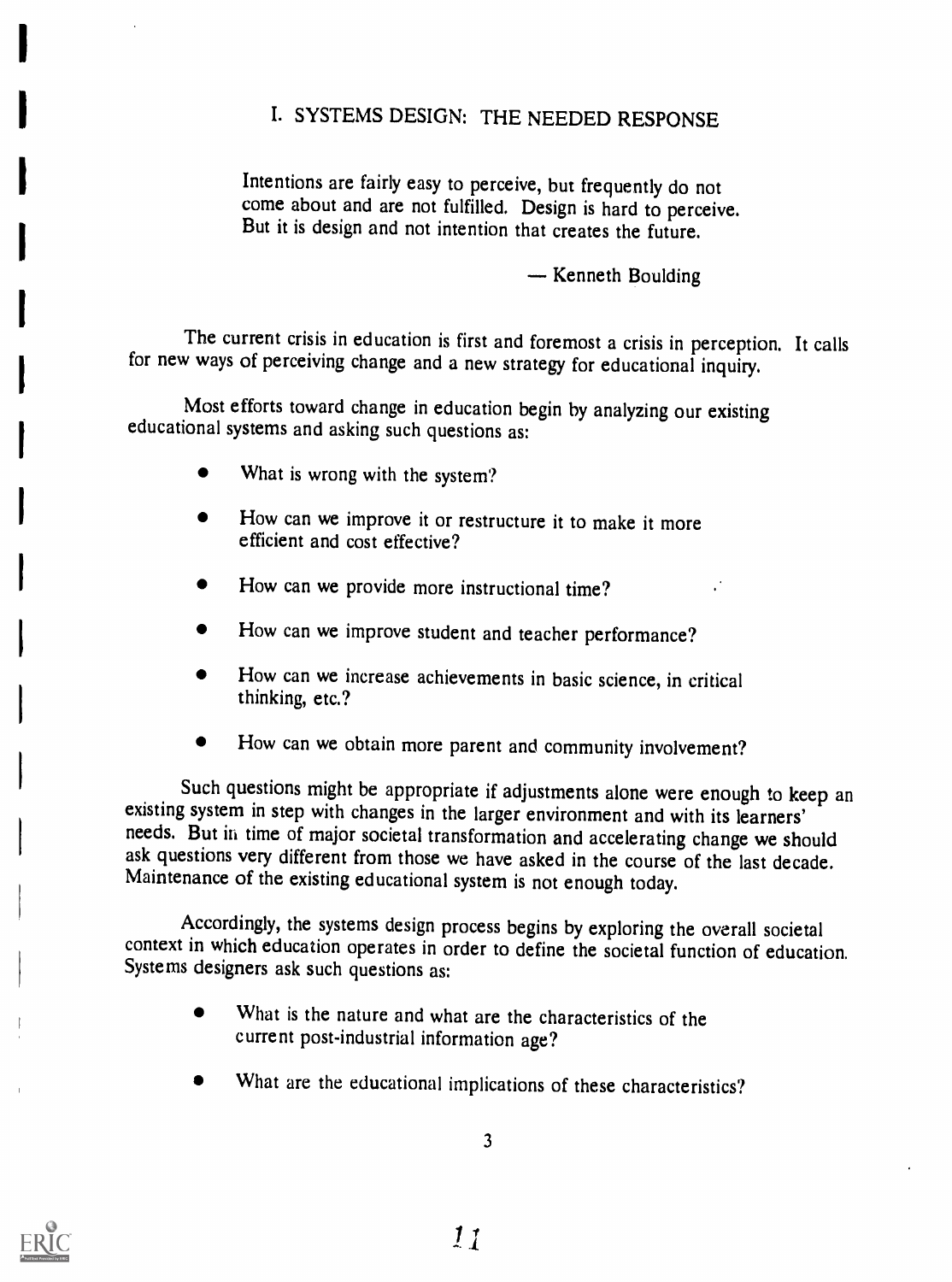- What should be the role and societal function of education at this stage of societal development?
- What should be the role and societal function of education at this stage of societal development?<br>• What new opportunities and resources might be available for carrying out the educational function? What new opportunities and resources might be available for carrying out the educational function?
	- What vision and what new image of education is emerging from this inquiry that might guide the design of a new system?
	- What kind of approach and what strategies will enable us to realize and implement that new system?

Throughout the inquiry process for educational systems design, questions like these become the basis for exploring, defining, and describing an ideal system of education and working toward that system's development, implementation, and continuing renewal.

Clearly, these are very different questions from those we have been asking up to now. Systems design inquiry does not narrow our focus to solving specific problems. In fact, systems designers always remind themselves that getting rid of what is not wanted (the existing problems) does not ensure the attainment of what is desired.

The systems design approach moves us toward what is desired - an educational system that will address today's realities and that will be able to evolve with a changing society, exerting its own influence on and creating the future.

In Figure 1 we depict the inquiry and design process as consisting of four basic and interactive capabilities that organizations should possess. Organizations should be able to

- describe and analyze their existing system to assess its appropriateness
- design new systems representing how education ought to be conducted, given the characteristics and needs of the changing society
- develop and implement new systems
- manage the new educational system and the ongoing inquiry process

The process is depicted as circular because, as you will see, systems design does not complete itself at the conclusion of a set of linear steps. Likewise, it does not result in

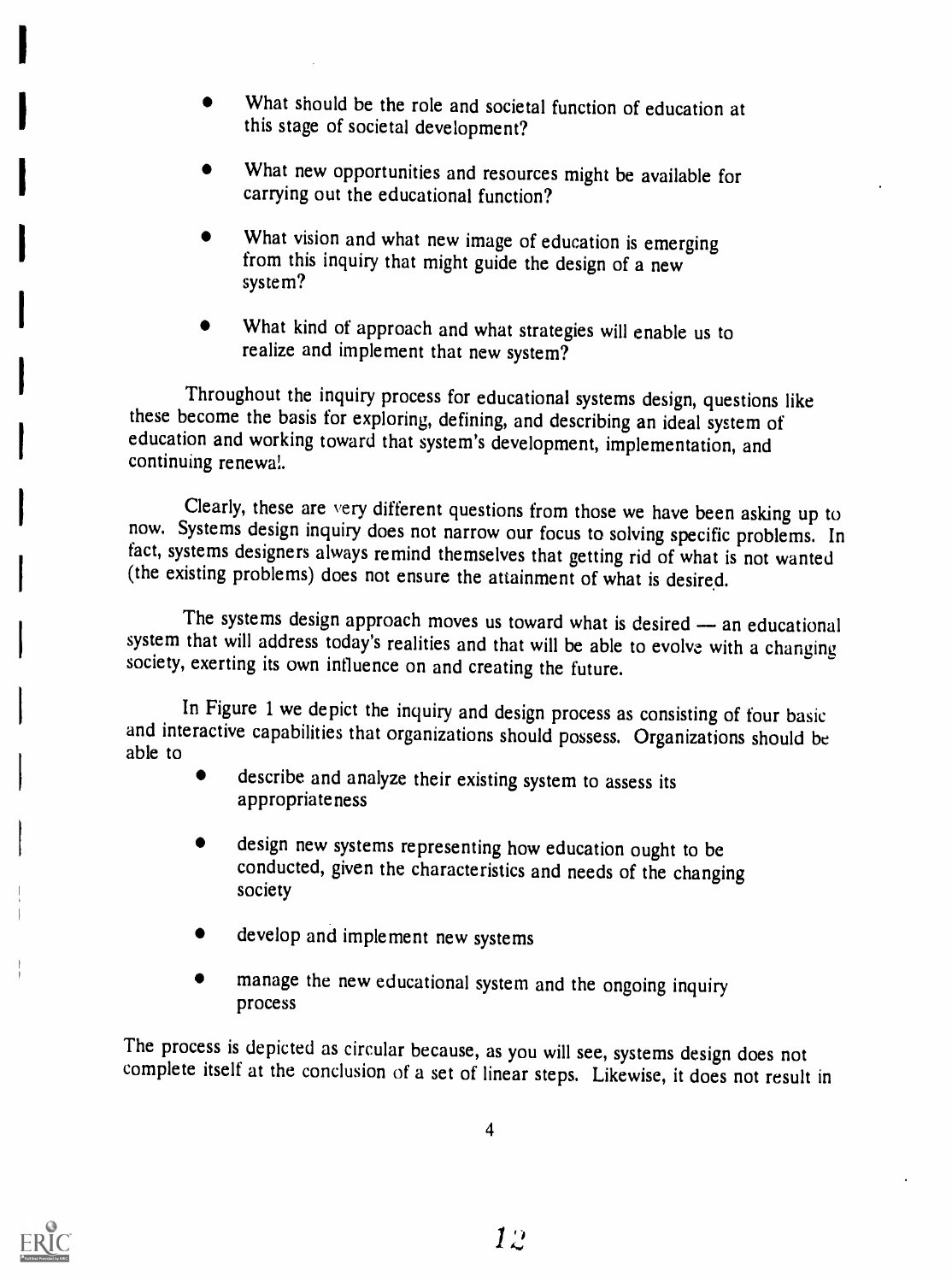another closed system in danger of becoming insulated from the larger society. Rather, systems design is a continual process that responds to multiple feedbacks (note the arrows indicating the exchange of information associated with different stages of the process). The product of this kind of process will be a system that is also engaged in an ongoing inquiry about itself and its effectiveness for its users and the larger society.

The systems design process enables us to organize the findings of our inquiry into thorough descriptions, or models, of ideal systems of education. The focus of the process is comprehensive, resulting in change over an entire system. The design produced becomes a blueprint for guiding our implementation efforts and an ongoing source of information for making further decisions about organizational change and renewal.

In the following sections, we will move through the organizational inquiry for educational systems design.

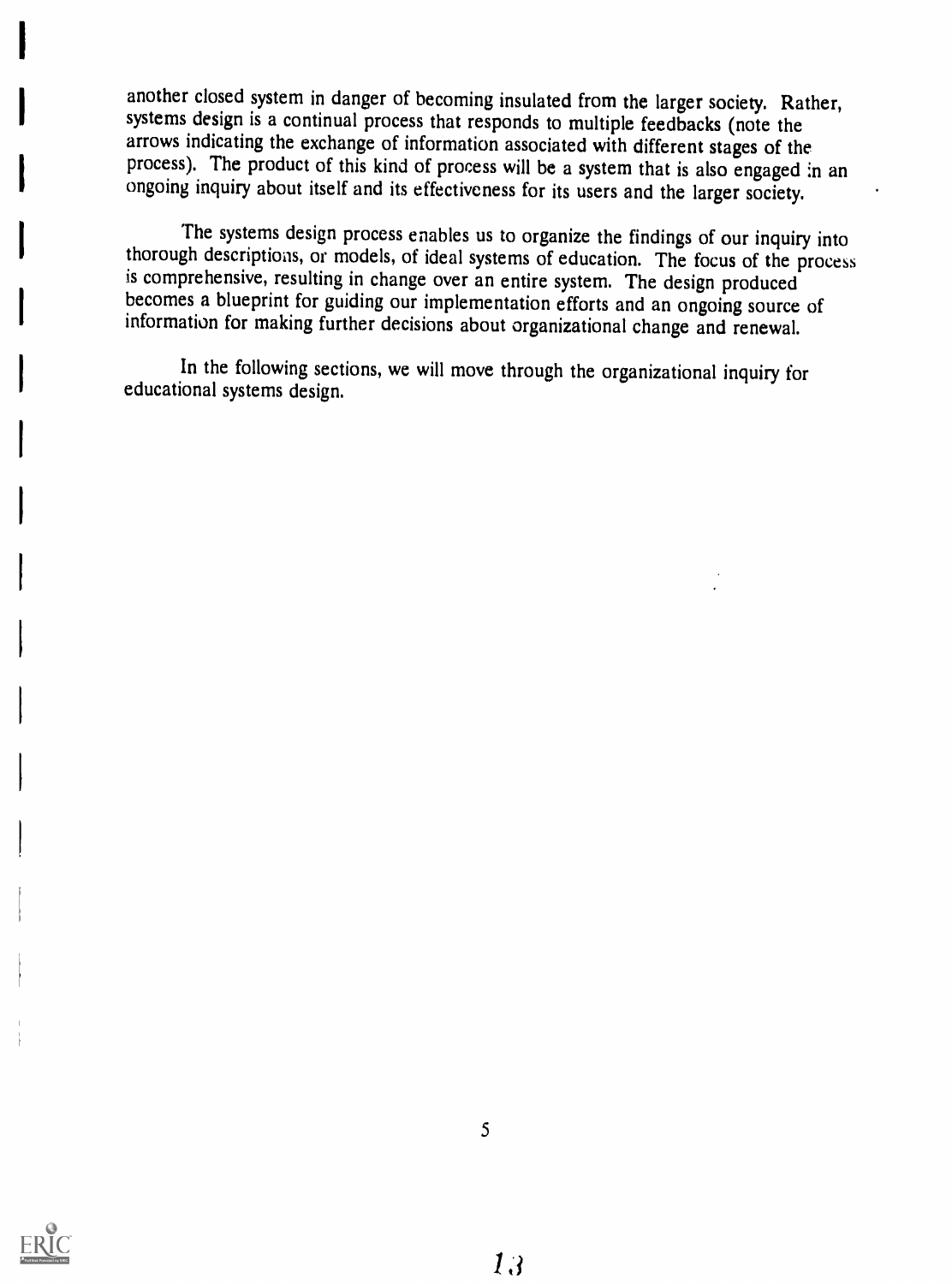#### Figure 1

## ORGANIZATIONAL INQUIRY IN EDUCATION WITH A FOCUS ON SYSTEMS DESIGN



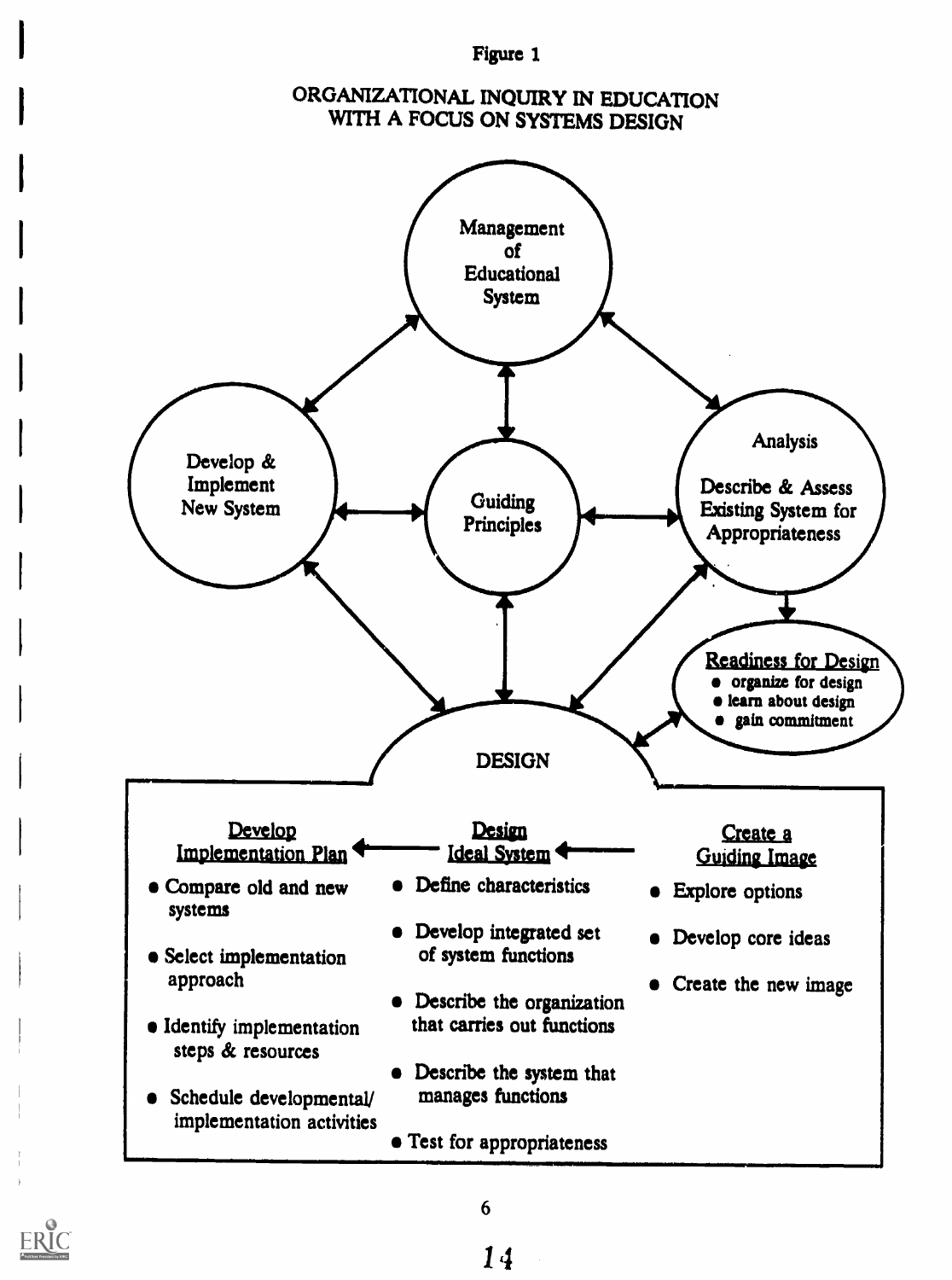# IL AT THE CENTER: SOME GUIDING PRINCIPLES

At the center of the design inquiry are guiding principles we believe are essential to a successful inquiry and design process.

Participation in Design is Inclusive. Those who participate in the design inquiry should include those who will be directly affected by or will be the users of the new system. Participation in design enables members of the organization to better understand their organization; nurtures creativity in individuals; incorporates individual and collective aspirations and values into the design; and generates consensus and commitment for the design to ensure that people will take part more effectively in the process of design and its implementation.

Design is Learning. By engaging in design we learn as individuals and as an organization. We learn to reexamine our purposes and goals and our perspectives, values, and modes of operation. We develop new knowledge and insight, which become the basis for designing our system.

Design is a Process of Realizing Ideals. The commitment to design is a commitment to creating and remaining focused on our image of the ideal system of education. That image becomes the guide for realizing the new system.

Design is Continuous. As an organization moves toward realizing its new design, the environment and situational context in which the system operates will change. Thus, the ideal system model will need constant reexaminatio values that guide the design and shape the design may also change in response to the process.

Design is for Human Values and Human Quality. The educational organization is a system that values and serves people. Designing a just system for both present and future generations is of the highest priority. The process of giving direction to our educational future is the primary purpose of the design inquiry process.

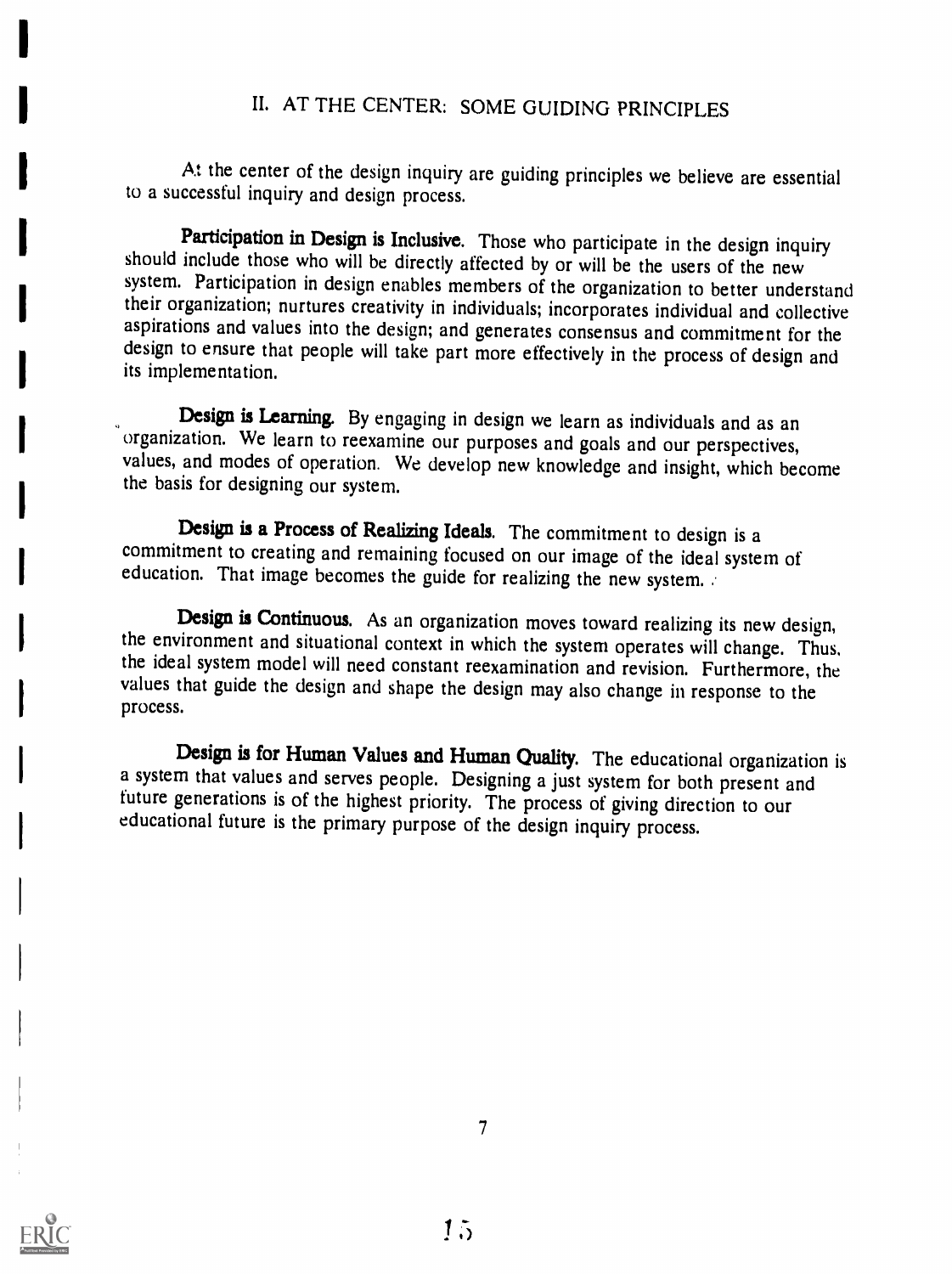### III. ANALYZING THE EXISTING SYSTEM: USING THE SYSTEMS LENSES

By undertaking a systems analysis of the existing educational organization, we can describe our current system and come to some conclusions about its effectiveness in meeting societal and educational needs.

An effective tool for accomplishing this is the set of Systems Lenses. Each of the three lenses brings into focus characteristics associated with one of the dimensions of a system's operation and structure: (1) the systems-environment lens, (2) the functionsstructure lens, and (3) the process-behavior lens. By using the three lenses together as one tool, as though overlaid one upon another, we can acquire a complete picture of either an existing system or of an emerging new system at any stage during the process of design. At the Analysis Stage, the lenses are directed on the current educational system.

(1) The Systems-Environment Lens focuses on the educational system in the contexts of its community and the larger society. Using this lens, we can identify the conventions that govern the systems-environment, for example, the relationships, interactions, and mutual interdependence between educational systems and social systems. By asking questions using this lens focus, we can assess the environmental adequacy of the environment's response to the educational system.

(2) The Functions-Structure Lens focuses our inquiry on various aspects of the system at a given moment in time. It projects a "still picture" image that enables us to describe the educational system's goals, the functions it carries out to attain those goals, the components of the system that interact to carry out those functions, and the way those components are organized and integrated to create the structure of the system.

(3) The Process-Behavior Lens focuses our inquiry on what the system of education does over time, giving us a "motion picture" description. It helps us understand how the system behaves as a changing, dynamic societal system: how it receives, screens, assesses, and processes information; how it transforms information and resources for use in the system; how it engages in operations to achieve its purposes; how it assesses its performance; and how it makes adjustments and changes, and, if necessary, transforms itself based on feedback from within itself and from the larger environment.

The analysis of our current system using the Systems Lenses helps us describe how the current organization functions as a system, internally and as part of the larger societal system. It also provides a basis for determining an organization's need to engage in systems design.

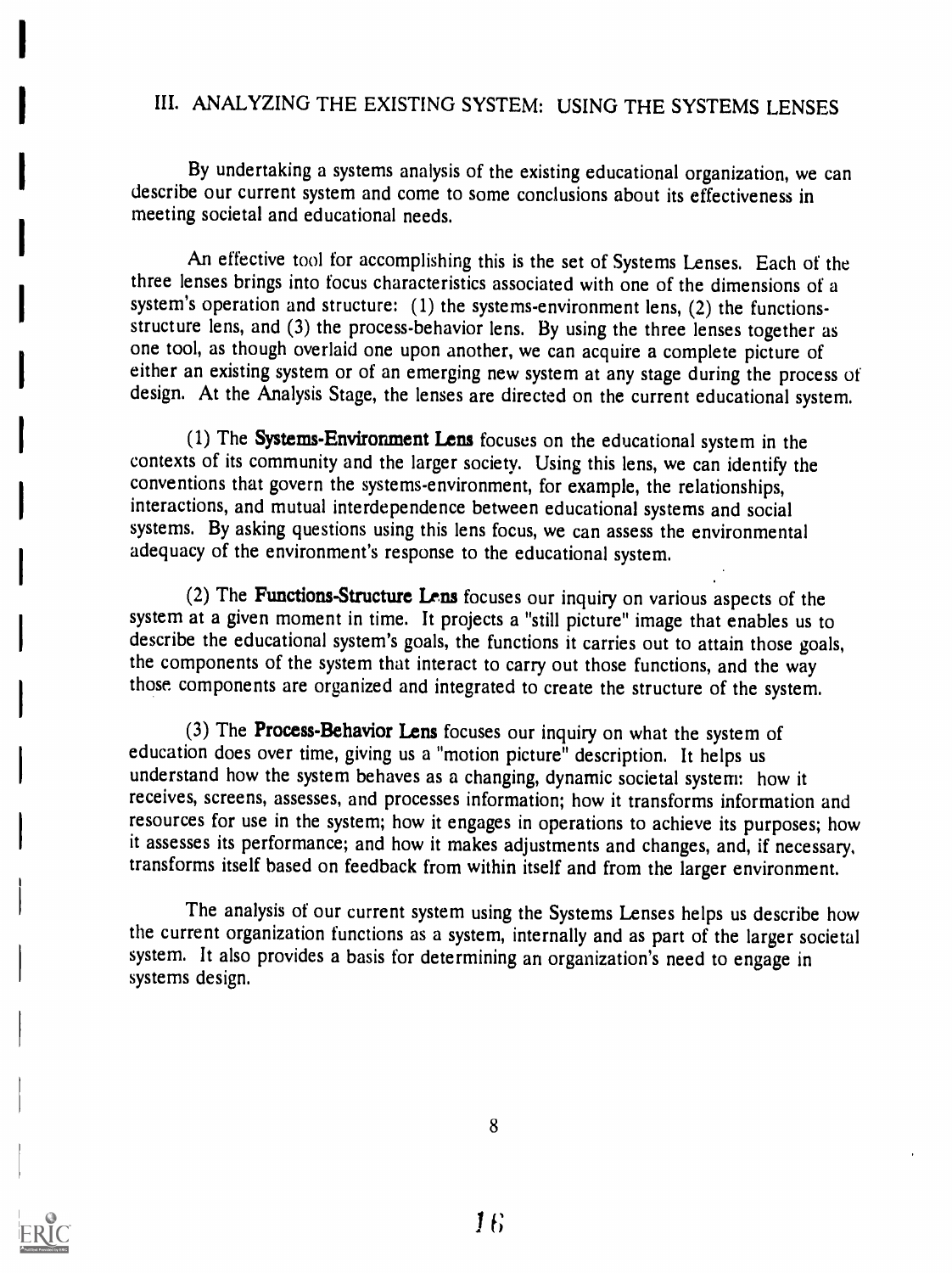## IV. READINESS FOR DESIGN

Preparation for educational systems design ideally involves representatives of the entire community - educators, students, and citizens who are concerned with education and its relationship to the larger society. To prepare for design, an educational community needs to

- organize for the design process
- learn about systems design
- gain community commitment to the design project

These tasks are not sequential. Organizing, gaining commitment, and learning about design are simultaneous and continuous tasks.

### A. Organizing for Design

Initially, the educational community must organize itself into teams or groups for initiating the design project, educating the community and gaining its commitment, learning about and actually carrying out the design, and overseeing the design project.

Once a design project is underway, the identification of further goals and resources may require additional organization of participants and specialists. At the implementation and management stages, further organization of staff and leadership will be required as well. For the purposes of this orientation, we will address only the initial and most basic organization of participants.

The design process will be most efficient and effective if the responsibilities (and therefore the required learning) is distributed among several levels and groups.

The Design Leadership Group. The formation of a leadership group to provide overall leadership for the design process will most often be initiated and orchestrated by the school district. The leadership group will have responsibility for overseeing the process, selecting and establishing design teams, establishing review and approval procedures for the design outcomes, acquiring resources, developing and mobilizing commitment to design in the community, and in general providing a guiding and supporting voice for educational design. Because of these responsibilities, this group will want to be representative of the educational professions, the school board, students and parents, the public and private sectors, and the various community groups. They will also formulate initial guidelines and boundaries for the design process.

The Core Design Team. The core design team is the primary group that carries out the design process. Design is ideally engaged in by those who have a real stake in its

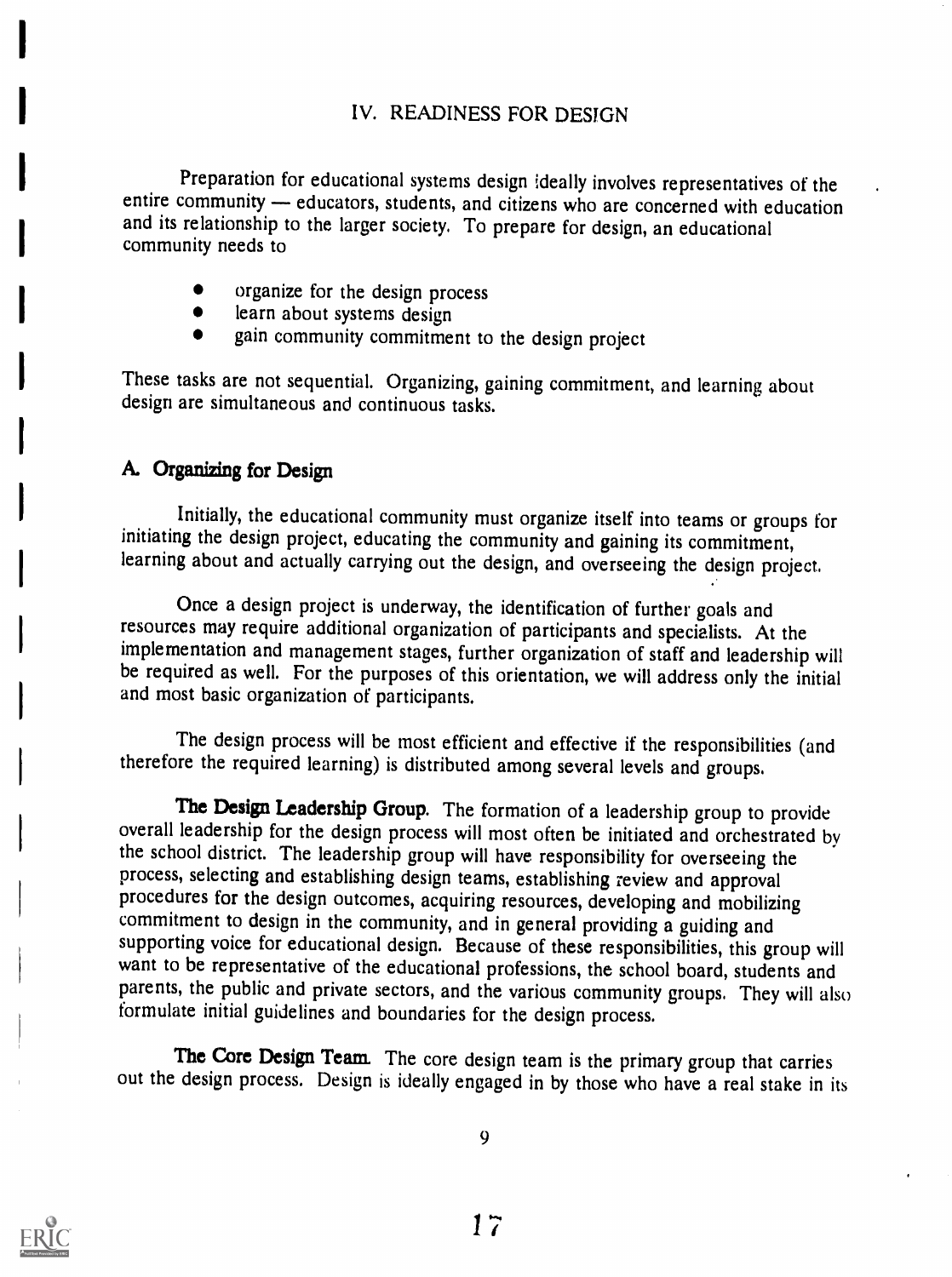outcome and whose values will therefore be compatible with the perspectives of systems design. Core design team members should be selected for their motivation, inquiry skills, team membership skills, willingness to learn about design, and because they represent the key stakeholders concerned about education. This team will learn to use the tools and methods of educational systems design (summarized in the next section).

Design Panels. As the design process unfolds, the core design team will begin to identify design tasks requiring knowledge or subject matter expertise not available within the team. Design panels for special design tasks will be formed to provide this needed capability. Other temporary groups or task forces may also be needed to accomplish certain tasks.

## B. Learning About Systems Design

Embarking on systems design requires preparation in three areas: (1) understanding of change styles; (2) developing a knowledge base for making decisions about educational systems design; and (3) learning about the process, methodology, and skills associated with systems design. (Note that not everyone involved in the design process will require the same levels of preparation.)

### Attitudes Toward Change

Educational historian Maurice Gibbons has reminded us "how relentlessly the mind clings to the apparent and familiar and how perilous such blindness can be." The will either contribute to genuine change and the transformation of education or will limit us to mere refinements of the present system.

Systems design requires us to consider new approaches to change, a task that can be difficult for most individuals and especially challenging for organizations, where attitudes and approaches to change tend to focus on maintaining and protecting the existing system.

Four distinctive "change styles" have been identified. No one style is usually seen in pure form, but a dominant orientation is usually present. For example, some organizations can only deal with change in the short term and actively seek to preserve the status quo by limiting their inquiry and resources to fine-tuning the existing system. Some even focus their change efforts on restoring education to a former, idealized, state (the "good old days"). These are what we have called the inactive and reactive change styles. Schools operating in these modes tend to insulate themselves, ignoring demands from the larger societal environment.

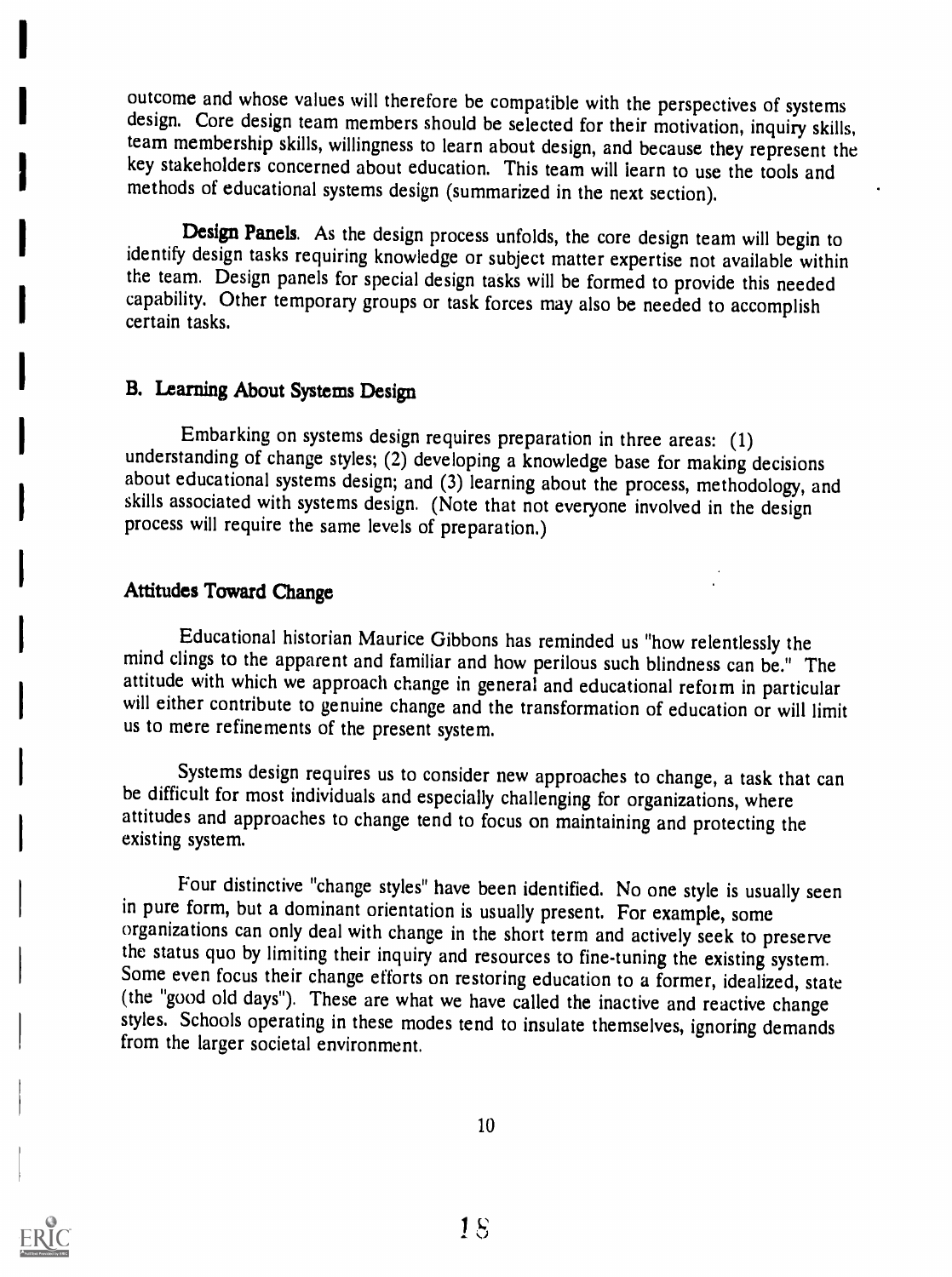Other organizations are more progressive and exploit opportunities for change as they present themselves (preactive style). The interactive style characterizes a strong systems-design-oriented organization, in which changes are initiated, designed, and directed by members of the organization.

The many characteristics of each change style are described in Table 1. Each style has its strengths, and individual characteristics of each might be appropriate for addressing particular situations or problems in the management of an educational system.<br>However, effective systems design relies most heavily on a change style that comes as close as possible to the interactive style desc mind should be directed at the entire system so that all aspects of the educational organization — its mission, purposes, structure, and operations — are continually open to question and possible redesign.

In preparing for design, it is most important that those involved examine which change styles they and their organization currently foster and whether these are adequate for undertaking design. Participants should try to remain open to the possibility of shifting to new change styles and to reexamining and reformulating their approaches to change throughout the design process.

### Developing a Knowledge Base

Undertaking a systems design process for education requires the careful application of a comprehensive knowledge base, for example: educational psychology, sociology, philosophy, management and administration, redagogy, sy theory, organizational theory and change, and current approaches to analyzing the conditions and characteristics of our present environment. Systems inquiry draws from this content and introduces a systems approach that includes analysis, design, development, and management of educational organizations. Thus, there is a blending of a comprehensive knowledge base with a systems and design inquiry approach to produce designs for educational systems. A ve gain more experience with educational systems design, our knowledge base and expertise will grow an efforts.

### Learning the Process of Systems Design

Everyone involved with the design of a new system of education  $-$  from those who initially propose such a project to the core team and the design panels who will carry out the actual design and the many individuals and organizations within the community whose commitment and support will make the project possible  $-$  should understand the general process of systems design. This understanding includes the rationale for design, how the process is planned and conducted, and the resources that



 $11<sub>1</sub>$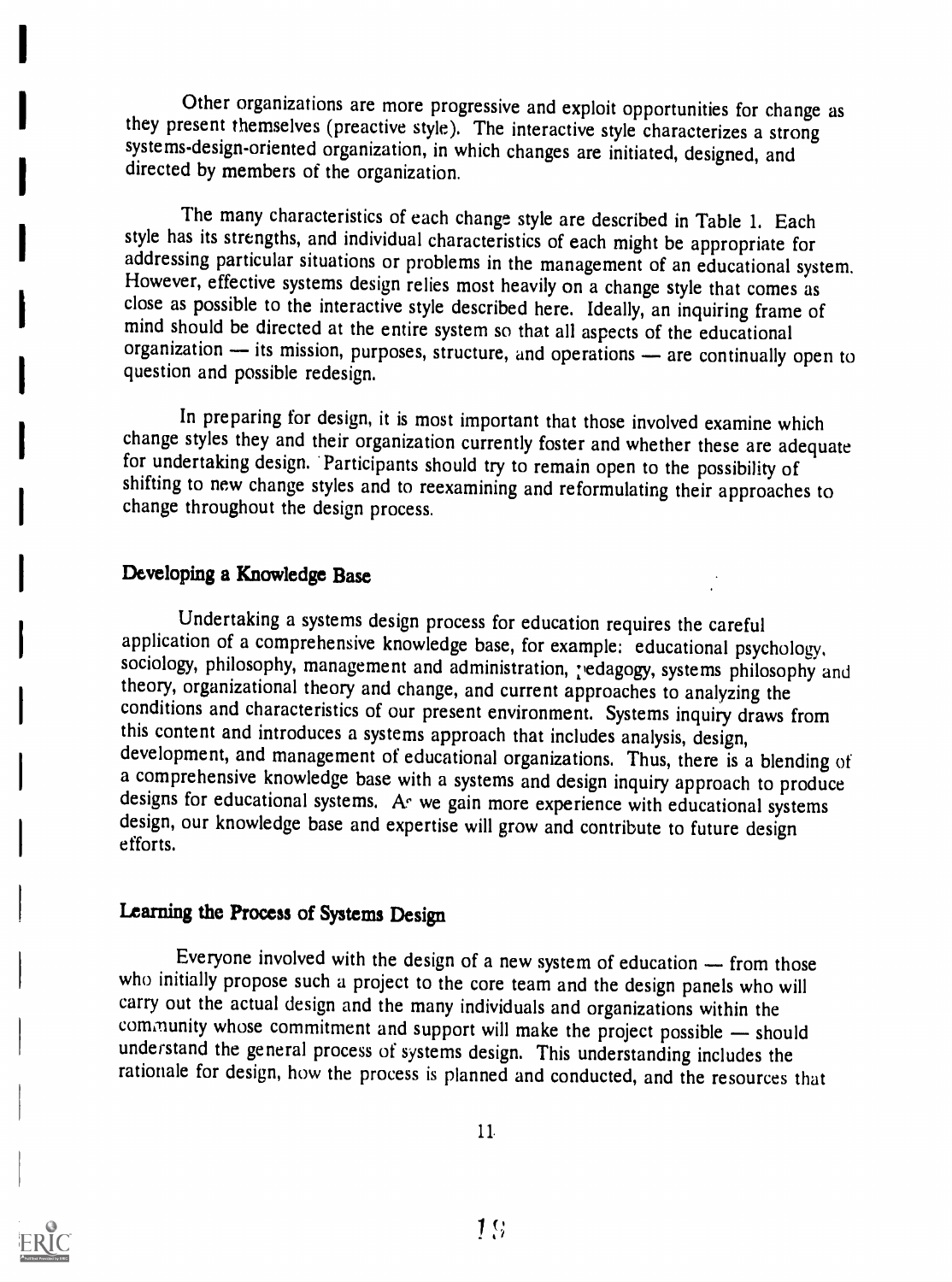'Fable I

 $\mathcal{L}^{\pm}$ 

 $\underset{\overbrace{\mathsf{Full}^{\mathsf{Full}}}}{\mathsf{ERIC}}$ 

# CHANGE STYLES

|                                       | <b>Reactive</b>                                          | Inactive<br>$\mathbf{2}$                                                                    | <b>Preactive</b><br>3                                     | Interactive                                                       |    |
|---------------------------------------|----------------------------------------------------------|---------------------------------------------------------------------------------------------|-----------------------------------------------------------|-------------------------------------------------------------------|----|
| 1. Attitude toward<br>change          | restoration,<br>"good old days"                          | maintenance,<br>resist change                                                               | accelerate change,<br>exploit opportunities               | give direction to<br>change, images                               |    |
| 2. Arrow of time                      | reverse, "back to<br>the basics"                         | remain in the<br>present                                                                    | look to the future,<br>impatience                         | past, present, &<br>future integrated                             |    |
| 3. Problem & change<br>management     | simple cause & effect<br>explanation                     | delayed reaction,<br>ride it out, return to<br>equilibrium                                  | rely on forecasts, fear<br>of cost-regret                 | focus on what might<br>be, design a desirable<br>future, coevolve |    |
| 4. Role of science                    | experience is best<br>teacher                            | current events provide<br>necessary guidance                                                | science of prediction,<br>risk analysis, PPBS             | disciplined inquiry                                               |    |
| 5. Role of technology                 | technology as cause<br>of change                         | status quo, avoid<br>technology unless it<br>promises more effi-<br>ciency or effectiveness | embrace technology as<br>potential panacea                | use technology as<br>means of creating<br>the future              | 12 |
| 6. Organization model                 | authoritarian                                            | basically bureaucratic                                                                      | purposive,<br>ends - autocratic,<br>means - democratic    | system integration                                                |    |
| 7. Organization culture<br>and values | nostalgia                                                | preoccupation with<br>customs, rules, &<br>conventions                                      | inventiveness, growth                                     | humans as ideal<br>seeking, not just end<br>seeking               |    |
| 8. Approach to<br><b>planning</b>     | top-down, perhaps<br>ritualistic                         | focus on maintenance                                                                        | top-down, predictive,<br>contingency planning             | planning to achieve<br>ideal future                               |    |
| 9. Working with<br>problems           | piecemeal                                                | disjointed<br>incrementism,<br>"muddling through"                                           | shift emerging<br>problems to the<br>future, postponement | identify the right set<br>of problems                             |    |
| 10. Attractiveness<br>92 O            | maintains a sense of<br>history, continuity,<br>security | some problems fade<br>if left alone, avoid<br>big mistakes                                  | progressive                                               | best chance of coping<br>with complexity                          | 21 |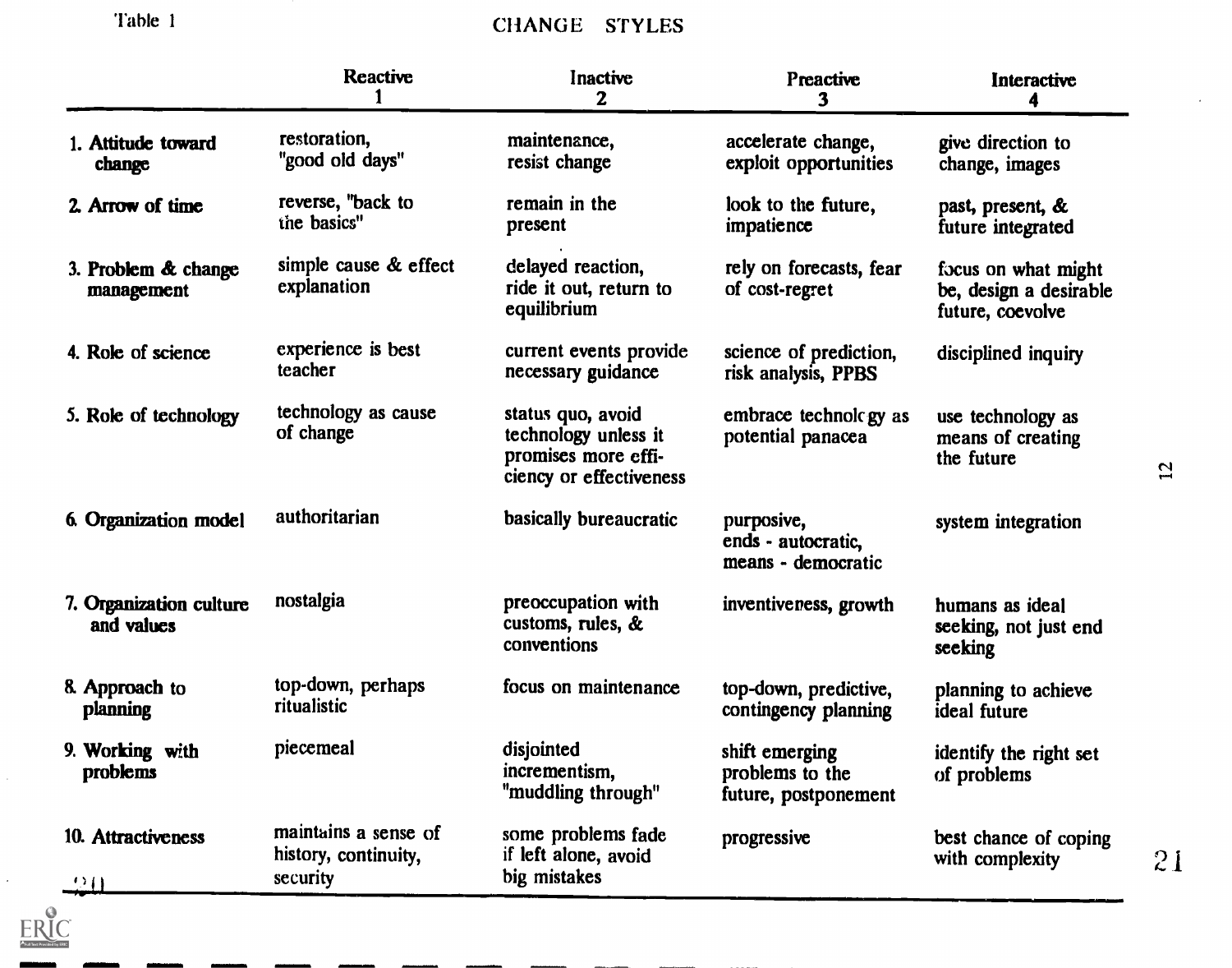are needed. The core design team, because of their responsibilities for conducting design, will need advanced knowledge and skills, and the design panels should be familiar with the design process so that their expertise can be effectively applied.

### C Gaining Commitment

With the general orientation to systems design and the establishment of a design leadership group, members from all parts of the concerned community have been brought into the design project, laying the groundwork for broader community participation and commitment. As the design process proceeds, design panels and task forces of community members and school staff and students will also be brought into the project.

Most will agree that the potential power of educational systems to influence the well-being of present and future generations and empower them to shape their own future exceeds that of any other social institution. However, there is less awareness about how to create the kinds of educational systems that can coevolve with society and help create the future rather than simply react to events as they happen. Systems design offers the needed intellectual technology. Helping educational stakeholders (that includes nearly everyone) to understand and support systems design is an essential element of the process.

A basic value of systems design is that those who will be affected by a design ought to have their interests represented. Community commitment ensures not only necessary support in time, resources, and ideas, but will help which ongoing inquiry and design can more readily be carried out.

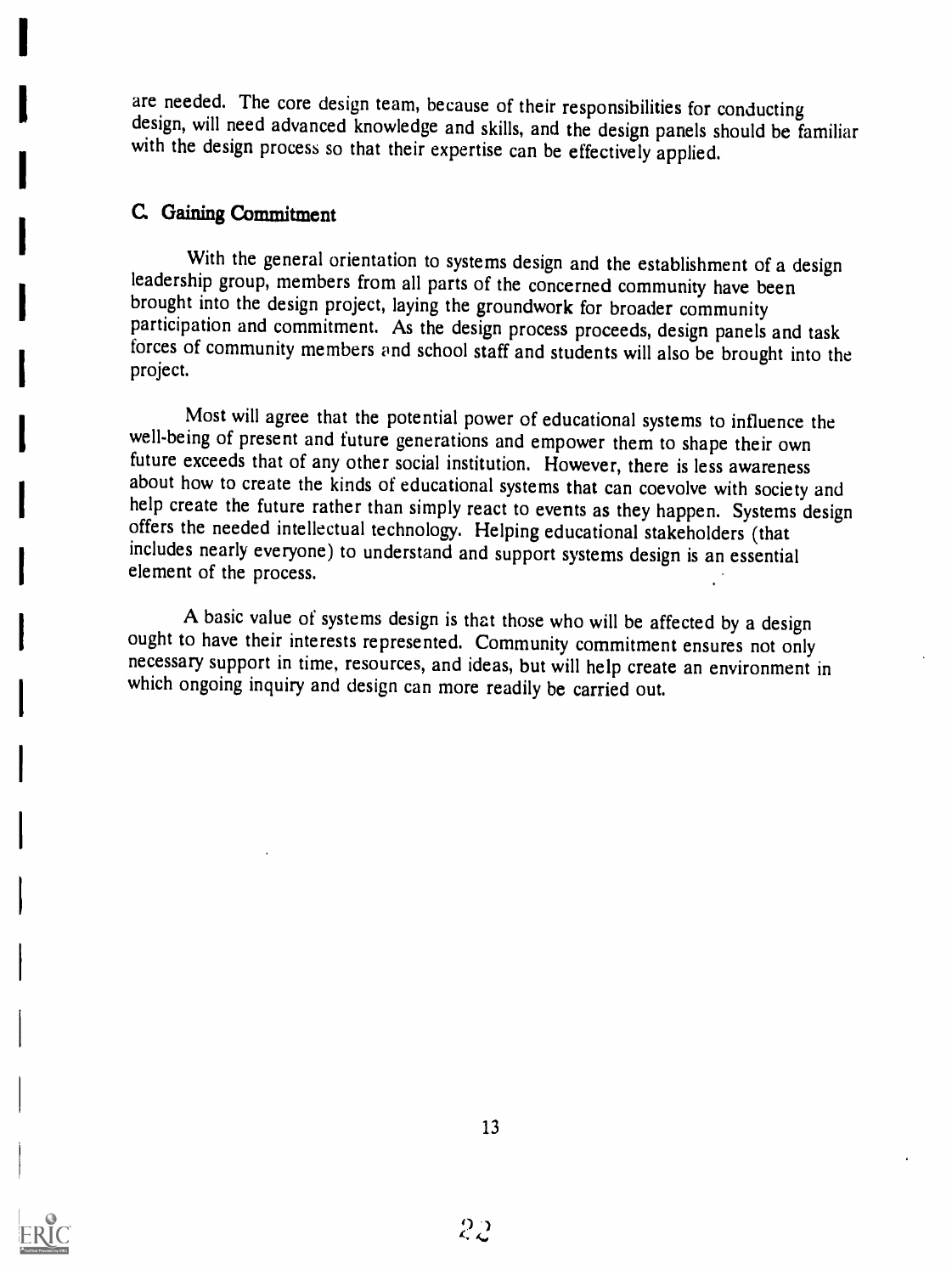### V. DESIGNING THE NEW SYSTEM

This section outlines activities for designing the new system and its implementation plan. The work of design is carried out by the core design team, in coordination with the design leadership groups, design panels, and community task forces.

Our goal is to design an ideal system representing education at its best that will also guide us in the system's continuing change. This process involves creating and testing potential alternatives and selecting the most desirable alternative. The resulting design should be viable in the sense that it agrees with and will be able to achieve the goals and purposes that inspired it. It should be technologically feasible to implement, and it should support, in its management and organization, the process of ongoing organizational learning and, if needed, redesign.

The design phase is divided into three stages: A. Creating a Guiding Image; B. Designing the Ideal System; and C. Developing an Implementation Plan.

### A. Creating a Guiding Image

## 1. Exploring Options: Using the Design Framework

While the Systems Lenses help us richly describe an educational system in its entirety, the Design Framework (illustrated in Figure 2) provides the dimensions for selecting a system's specific focus, boundaries, and relationships and for considering design options.

The three dimensions — Primary Focus, Boundaries, and Relationships with Other Systems — reflect the main dimensions of an educational system with which systems design is concerned.

By illustrating the options within each dimension, the framework encourages us to portray the existing educational system and consider in what areas we would like to expand its boundaries and relationships or redefine its focus. Our choices set the initial parameters of the design process and, ultimately, of the new system.

#### Primary Focus

Focus tells us what people and what related activities and goals are given the most power and priority in an educational system. In considering the four options of this dimension, we might also ask what values are associat system with that focus fills our educational and societal needs.

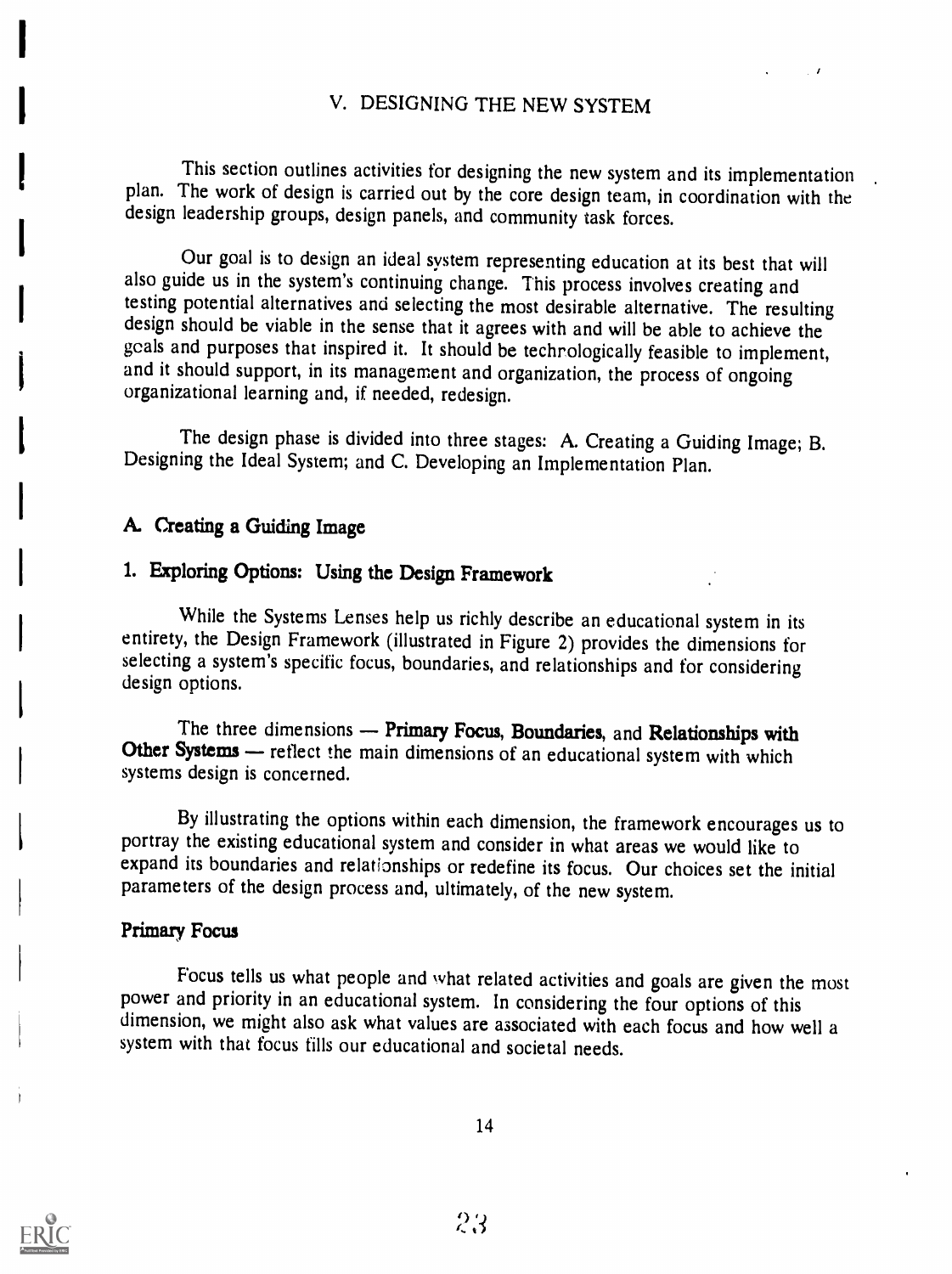



## Design Framework: Exploring Options in Educational Systems Design

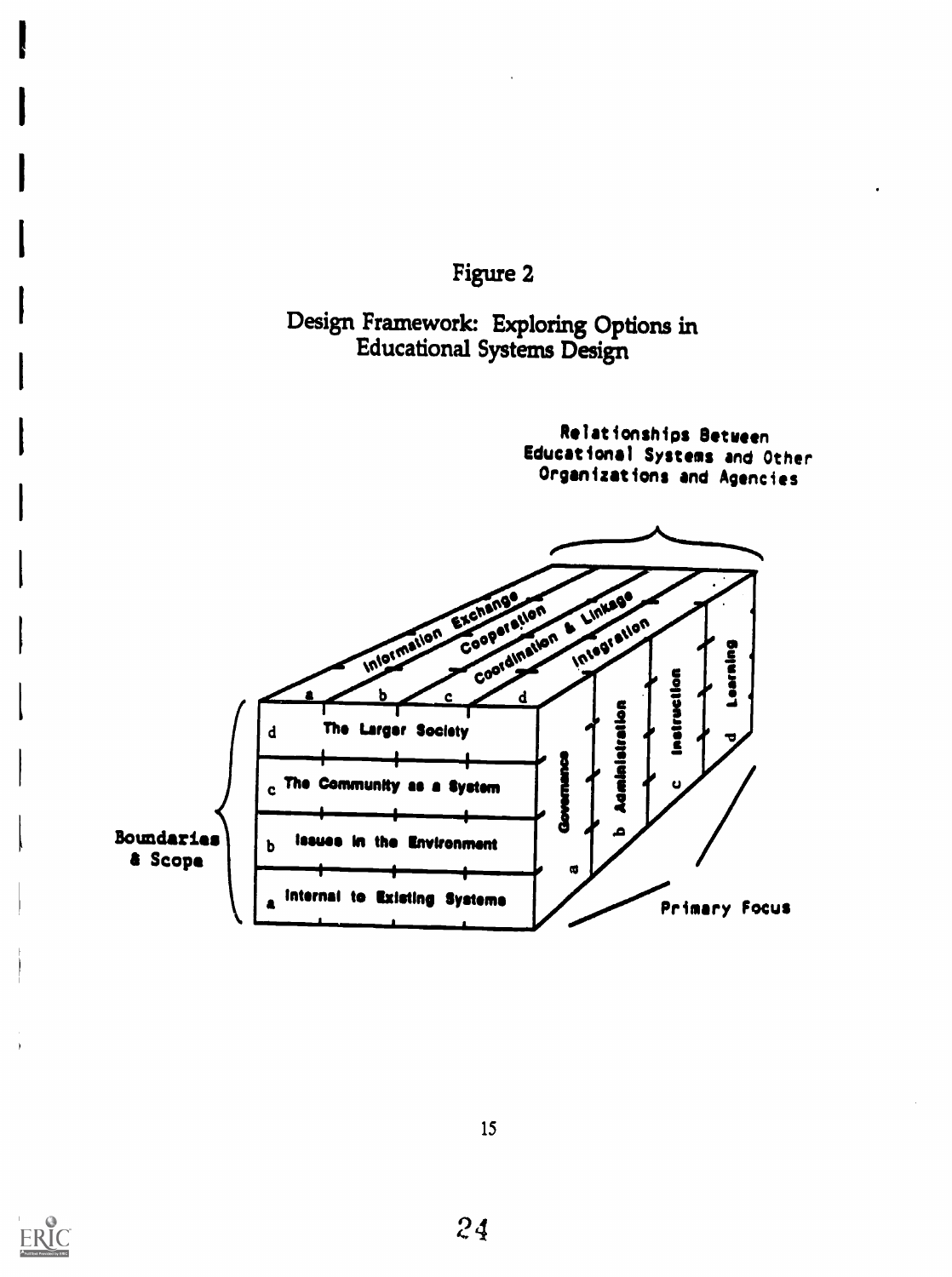a. Governance is in focus when the purpose of education is defined as indoctrination and acculturation. Top decision makers determine policies and mandate curriculum and instruction.

b. Administration is most commonly the focus in today's public schools. In the usual arrangement, administration defines the instructional content and sometimes even methods. Governance sets policies and secures resources.

c. When the *Instructional Level* is in focus, administration and governance provide policies and resources for its support. The instructional system defines the content and method of instruction, and students are asked to restructuring efforts have proposed a realignment of instructional leadership by shifting instructional authority to the school level.

d. With a focus on the Learning Experience, students are the center of the educational system, and the system's main function becomes the facilitation of learning. Components of the educational system (teaching-learning arrangements, learning research and environments, etc.) interact to support the goal of learning. Such a focus is rarely found today.

#### Boundaries

Boundaries indicate to what extent the educational system includes the larger community and societal environment. Our choice of boundaries also defines the scope of our design inquiry.

a. Design that is limined to the Existing System is typical of current improvement programs. These usually involve attempts to solve specific problems related to management, instructional effectiveness, staff development, etc.

b. By broadening our attention to include Issues in the Environment, the design inquiry may consider problems that cross over the boundary between the school and the community, for example, drug abuse, teen pregnancy, students at risk. But the scope of the inquiry remains mostly within the boundaries of the existing school or district organization.

c. When our boundaries are extended to include the *Community*, other societal systems, organizations, and agencies might be involved in providing resources and arrangements for learning. Examples include internships, projects using community resources, field trips, and other experiential learning arrangements.

d. The broadest boundary considers educational systems in relation to the Larger Society. With this perspective, educational systems not only respond to the problems, challenges, requirements, and goals of our rapidly changing society, but take an active

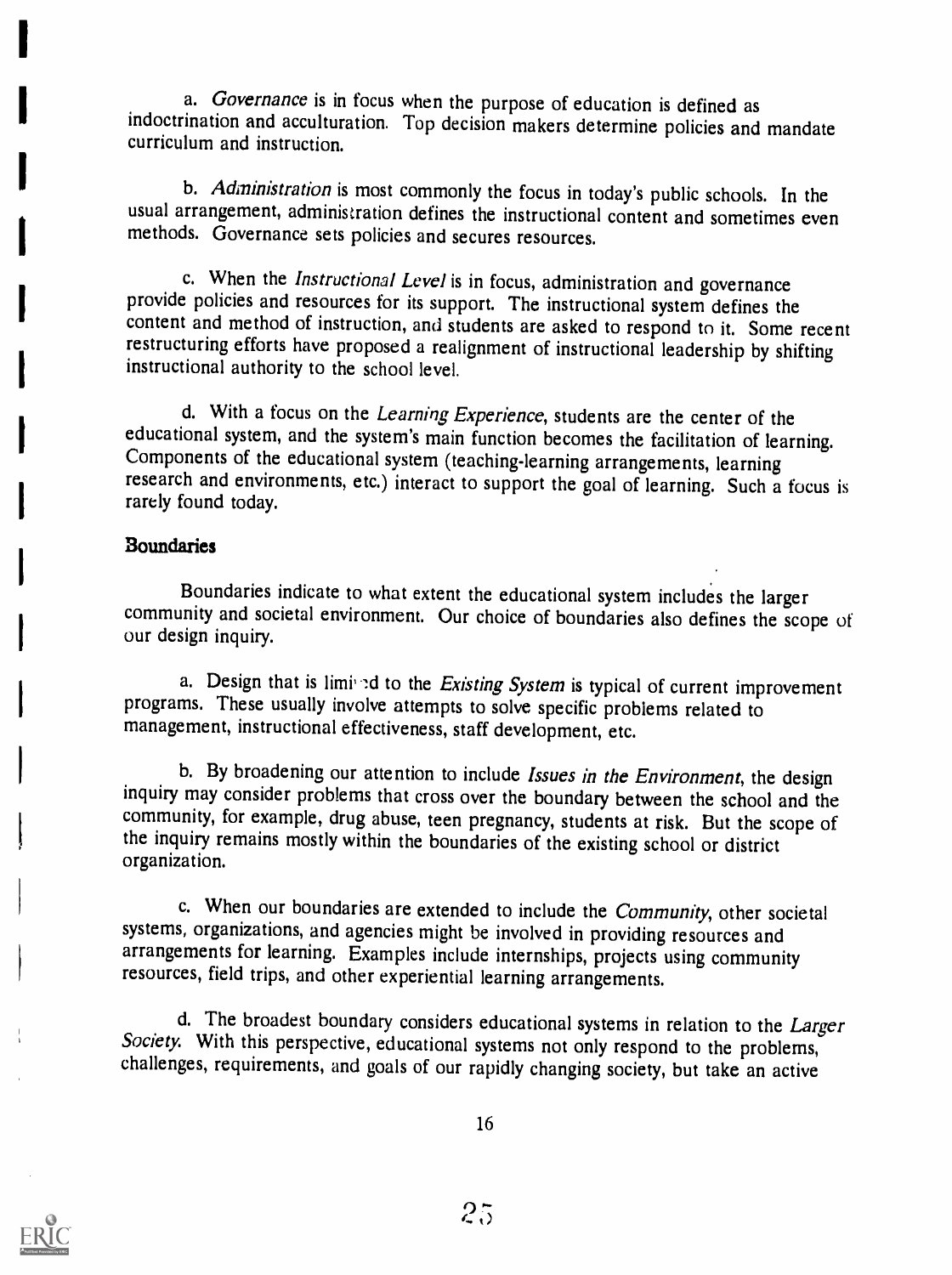role in shaping societal development. Some possibilities might include community volunteerism, global education issues, cross-cultural learning, constant exploration of larger societal issues, and other examples not yet dreamed of.

## Relationships With other Systems

This dimension has to do with relationships between educational systems and other systems end organizations within the larger euvironment, the content of their interactions, and the values and responsibilities associated with their arrangement.

a. Information Exchange is the most frequent pattern seen today. It involves simply informing the community about the schools and gathering information about the community for use in the schools.

b. Cooperation involves interaction between schools and outside institutions in order to meet complementary goals or share resources. For example, communitysponsored school events to keep kids off the streets or joint projects between community agencies and the schools is to help the poor. Cooperating agencies remain autonomous.

c. Coordination involves formally linking the educational system with other<br>institutions to accomplish mutual goals of education and human development. For example, a school district and social services of a community might together create a program to provide childcare and parent education to the community. With coordination, "ownership" of a particular enterprise (its resources, responsibilities, authority, etc.) is shared by all those involved.

d. Through *Integration*, what we now call school would become a component of a communitywide system for learning and human development. With the integration of systems in the public and private sectors (community organizations and various other agencies), optimal use of varied resources is possible. Integration is the most intensive and highest level of interorganizational relationship. There are no examples yet of this sophisticated concept in action, but we expect examples to emerge through the design work of school districts and communities.

The choice of one focus or boundary will most likely influence our choice of options in the other dimensions. For example, if the focus of the system is the learner, boundaries and relationships with other systems will pro resources and accomplish goals related to learner-focused education.

The use of the framework dramatizes differences between current approaches to education, which are generally limited to options a and b, and the systems design approach to fundamental change, which emphasizes boundaries c and d (for example, the must progressive design would select options primary focus-learner, boundaries-society, and relationships-integrated).

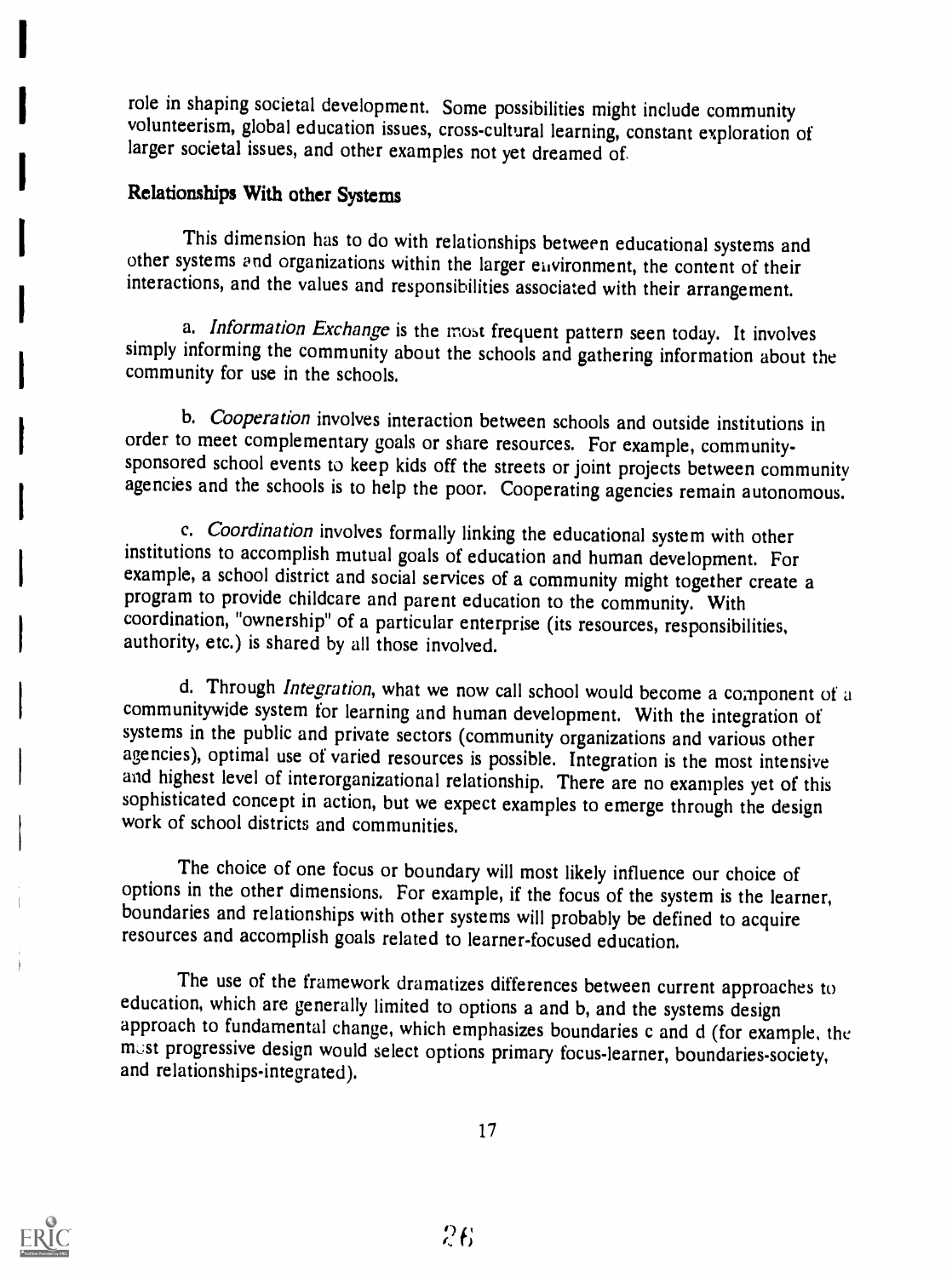But choices cannot be prescribed for all communities and all school districts. The unique "ecology" of a specific community must be considered by those who would design a new educational system within 'that context. Thus, choice of options and means will be open to each design community. However, we do urge you to aim as much as possible for at least the community level as your boundary, cooperation-coordination for relationship to other systems, and, most important, to place the learning level in focus.

As you can see, the Design Framework is much more than an analytical tool. It encourages us to jump beyond the boundaries of existing systems to consider new options and even envision new systems of education. In the process, we begin to generate new ideas for ourselves about education.

### 2. Developing Core Ideas

Core ideas are statements about what we have come to believe regarding the appropriate role of education in our society, the nature of learners, learning, and human development, and how the learning environment affects learning. Core ideas emerge from our own values, aspirations, and perspectives, our general knowledge base, societal conceptions, and from our answers to questions we pose in the process of the design inquiry.

The previous step of determining system and design parameters brought us closer to establishing our core ideas by helping us identify our focus and the values associated with that focus.

For example, given the chc es of learner as focus, the community as educational system, and coordination with oth, egencies and organizations in the community to design and operate components of the new educational system, our core idea statements might include:

- Education should be focused on the learner and the development of his or her full potential as an individual and as a participant in society.
- Education should provide resources and opportunities for lifelong learning  $\bullet$ and development for all individuals.
- Education should operate as a fully integrated component of a larger system for human development and learning, in a cooperative-coordinated relationship, rather than as the autonomous and isolated system it is currently.
- Education should take into account all those domains that are part of human development.



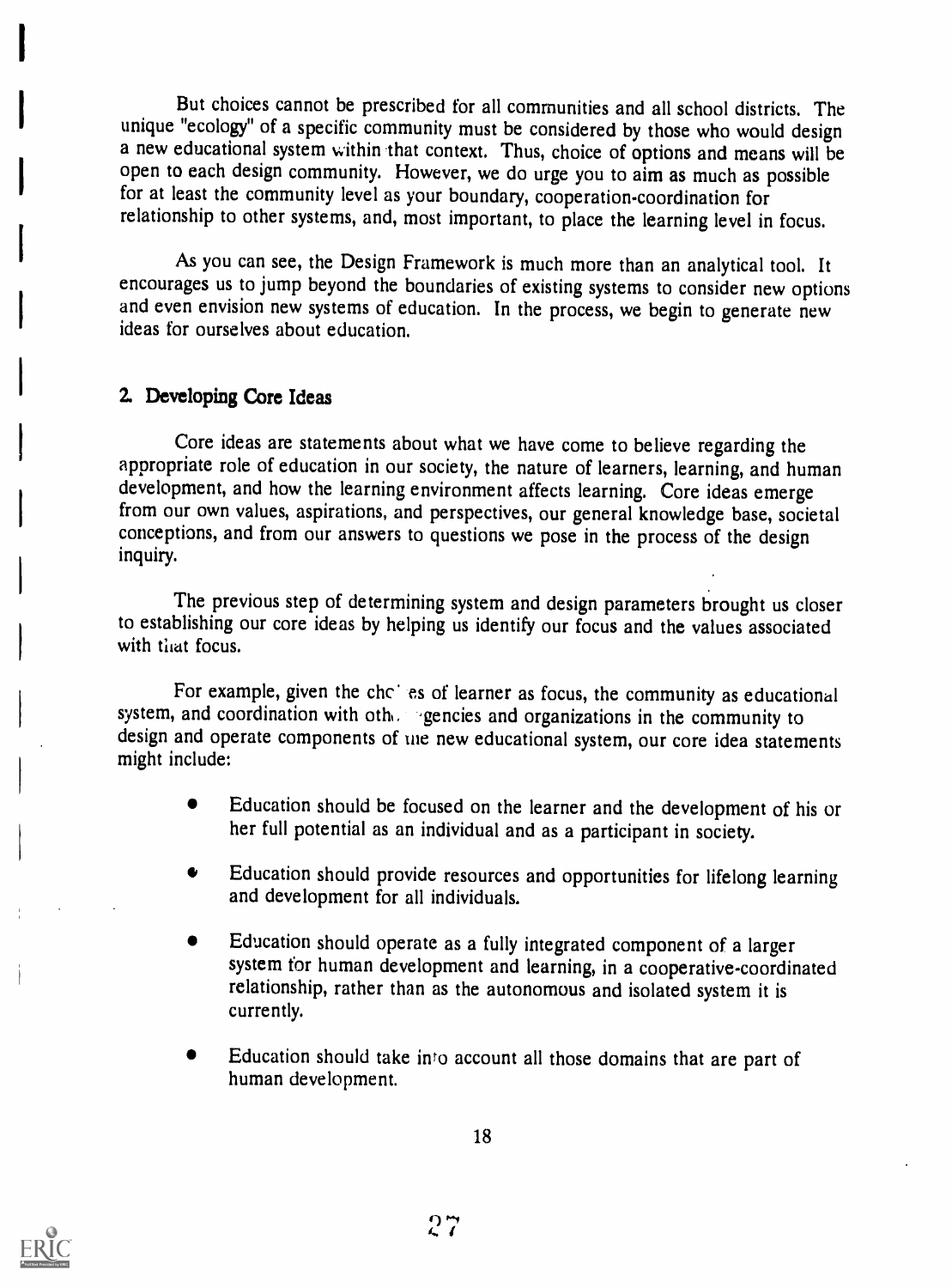Together, the boundary choices and core ideas clarify our concerns and purpose and lead us to an initial image of an ideal system of education.

## 3. Creating a New Image

Images are powerful. Just as old images can impede our ability to initiate cha e, new images can pull us toward a new future.

Our new image of educational systems will answer such questions as: What are our aspirations for and expectations of the system? What is the system's goal in serving humanity and the larger society, the community and learners? What is our shared vision about the societal function of education?

Given the example of choices and core ideas above, our new image might describe a system of education that

- is designed around the learner (content, learning experience, and resources are selected with this focus in mind)
- includes a variety of learning approaches (for example, selfdirected, technology-based, cooperative team learning) and' remains open to considering new approaches
- uses the large reservoir of resources and expertise offered by the community and society
- takes its content from all domains of human experience (including the ethical, spiritual, occupational, technological, aesthetic, etc.) and remains open to others
- provides opportunities for lifelong learning and development for ali members of the community
- involves an integration with other social systems to provide resources and environments for learning and for human development (social service systems, private and public agencies, etc.)

#### Mission Statement

The image can be a source for formulating a mission statement that will endow everyone in the educational system and the community with a common purpose and provide guidance for the design inquiry process. Statement of a mission should tell us

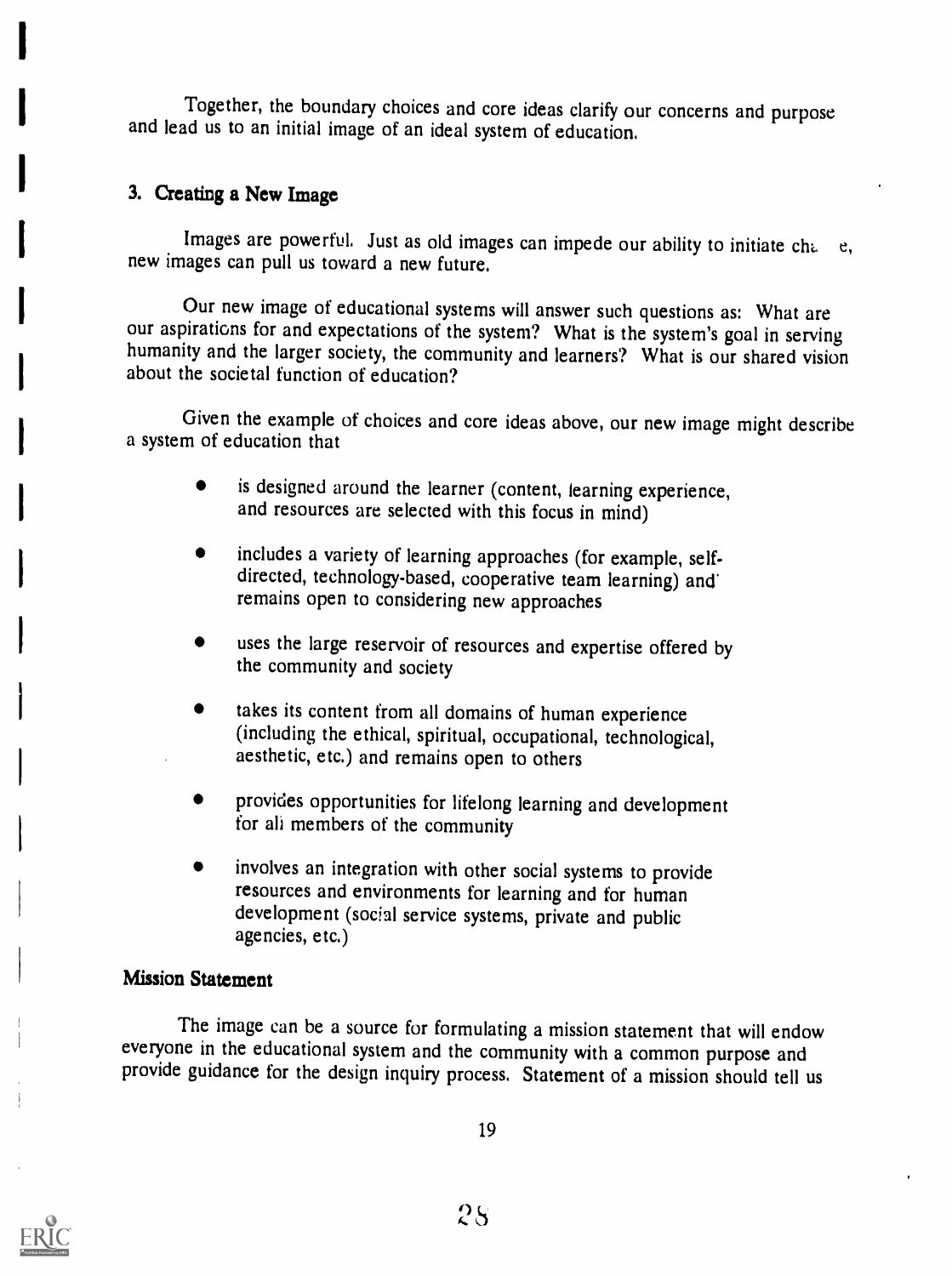what the system is going to do for learners, the community, and the larger environment, including other systems, and how it sees itself as a system.

### B. Designing the Ideal System

With the image of our ideal system as a guide and the mission statement defined, the next step is to design the ideal system — its characteristics, functions, management, and implementing organization. In other words, we a image  $\frac{1}{x}$  the core ideas and options  $\frac{1}{x}$  to designing and describing a model of the new system that will serve as the actual blueprint for introducing change.

#### 1. Define System Characteristics

System characteristics are the requirements of the system. They answer such questions as: Who are the key clients of the system? What services will be offered and by whom? What are the system's responsibilities to its clients, the community, and society, and how will these be carried out?

Characteristics for the ideal system described above by our image might include all members of the community and cognitive and social development, childcare, programs for the elderly, career development, parenting education, counseling, cross-cultural education, etc., as clients.

Characteristics are formulated with the ideal in mind and are checked against the image of what the new system should be. They are described in enough detail to help us determine what functions we will next need to design.

### Z Identify System Functions

System functions describe the actions that will be performed so that the system can deliver services to its clients. Basic and ongoing system functions include developing educational requirements and standards for identified clients; defining the learning necessary to meet those requirements; identifying resources for learning; acquiring and organizing those resources; and delivering or providing learning opportunities to learners.

For example, designers might decide that requirements include cross-cultural education and an understanding of global interdependence. Learning related to this requirement might be defined as understanding acceptable behavior in cross-cultural settings and cultural knowledge and appreciation. Learning resources might include community groups, ethnic organizations, museums, readings, etc.

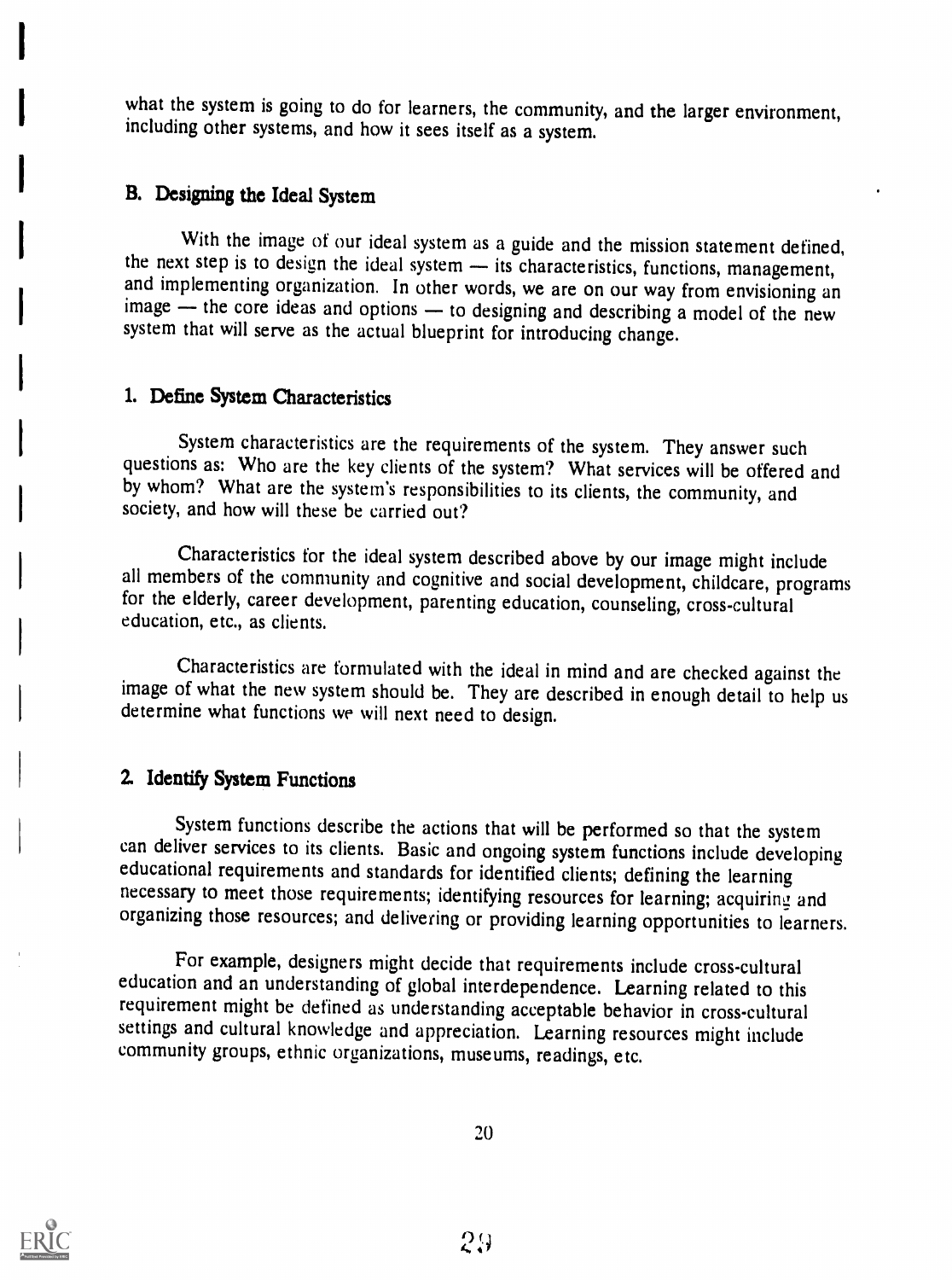System functions must be organized so that they are complementary and integrated. System functions are always open to reevaluation with regards to their effectiveness in achieving the system's goals and meeting the expectations of clients, even as these needs and expectations change.

The ongoing design of system characteristics and functions will become a management task in the new educational system. Carrying out system functions is the task of the organization.

#### 3. Describe the New Organization

The system of characteristics and functions constitutes the work of the new system that will be performed for designated clients. To the extent that the new system's functions are different from those of the present system, the existing educational organization (the district office, the schools, self-contained classrooms, etc.) may no longer be appropriate.

The basic questions to ask include: Given the clients to be served, the set of functions to be performed, and the services to be provided, what component parts will have the capability to carry out those functions and services? What kind of organization is needed? What new competencies will staff need to work effectively in the new system? How will the staff and community participants and resources be organized to provide the needed learning? What authority assignments and resource allocation procedures are called for'?

#### 4. Describe the Management System

How will the educational organization that has been designed be guided and monitored to ensure that the functions and services are being carried out? A management system must be able to: identify actual and potential operating problems; develop and implement changes; provide motivation and incentives for performance; and ensure the continuous supply of information to assess performance and inform decision makers. The ongoing design of characteristics and functions becomes part of managing the new system.

#### C. Developing an Implementation Plan

Now that the new system has been designed, the final design activity is to develop an implementation plan. At this stage of the process, feasibility comes into play. Preferably, designers will resist diminishing the new image or the intention of realizing the ultimate goal of putting a new educational system into place. Instead, we ask how

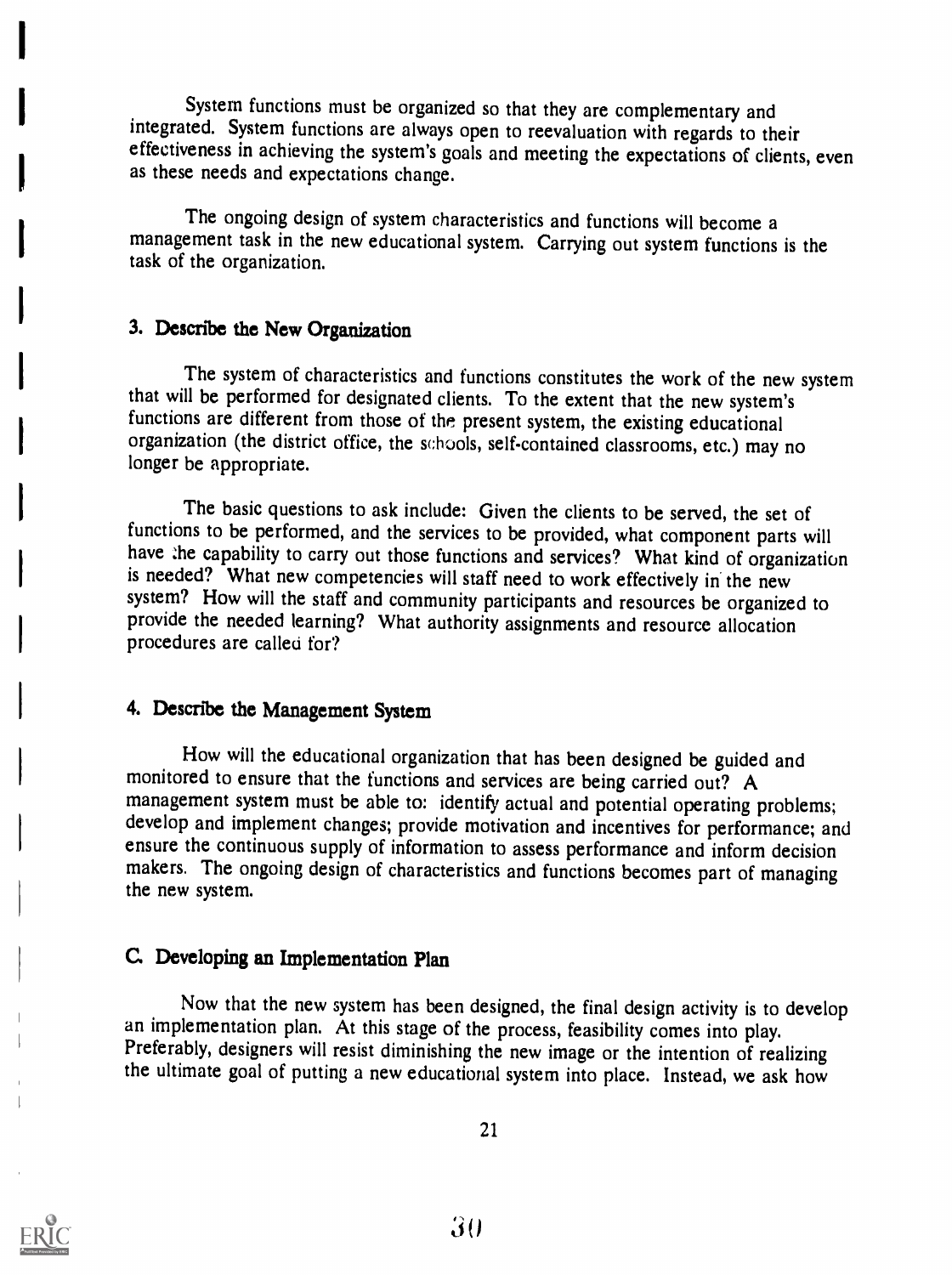much of the new design it is feasible to introduce, how quickly it can be accomplished, and what activities will be necessary to bring about its implementation.

A first step is to turn again to the Systems Lenses we used to analyze the existing system. A description of the new design is prepared using the three primary dimensions of environment, functions/structure, and processes. By comparing this description of the new system with our description of the existing system, we can see discrepancies between what is and what should be. Using the lenses system descriptions in terms of their basic characteristics and identify the changes that are needed to move from the old to the new.

These changes will translate into activities. For example, a new design might call for preschool child care, parent support and training, new staff roles, new teaching and learning practices, new grouping arrangements, new staffing structures, more extensive use of community resources and expertise for instruction, different decision-making<br>processes, new linkages between the district and community agencies, or greater emphasis on continuous assessment. Changes such as these will require development time, resources, staff training, etc. The transition from an existing system to a new or substantially different one will probably be done in phases. Or it might be approached as a pilot experiment using a small-scale version of the design.

Identifying, describing, scheduling, and assigning responsibilities for the myriad of needed activities to facilitate implementation becomes the plan that guides the implementation process.

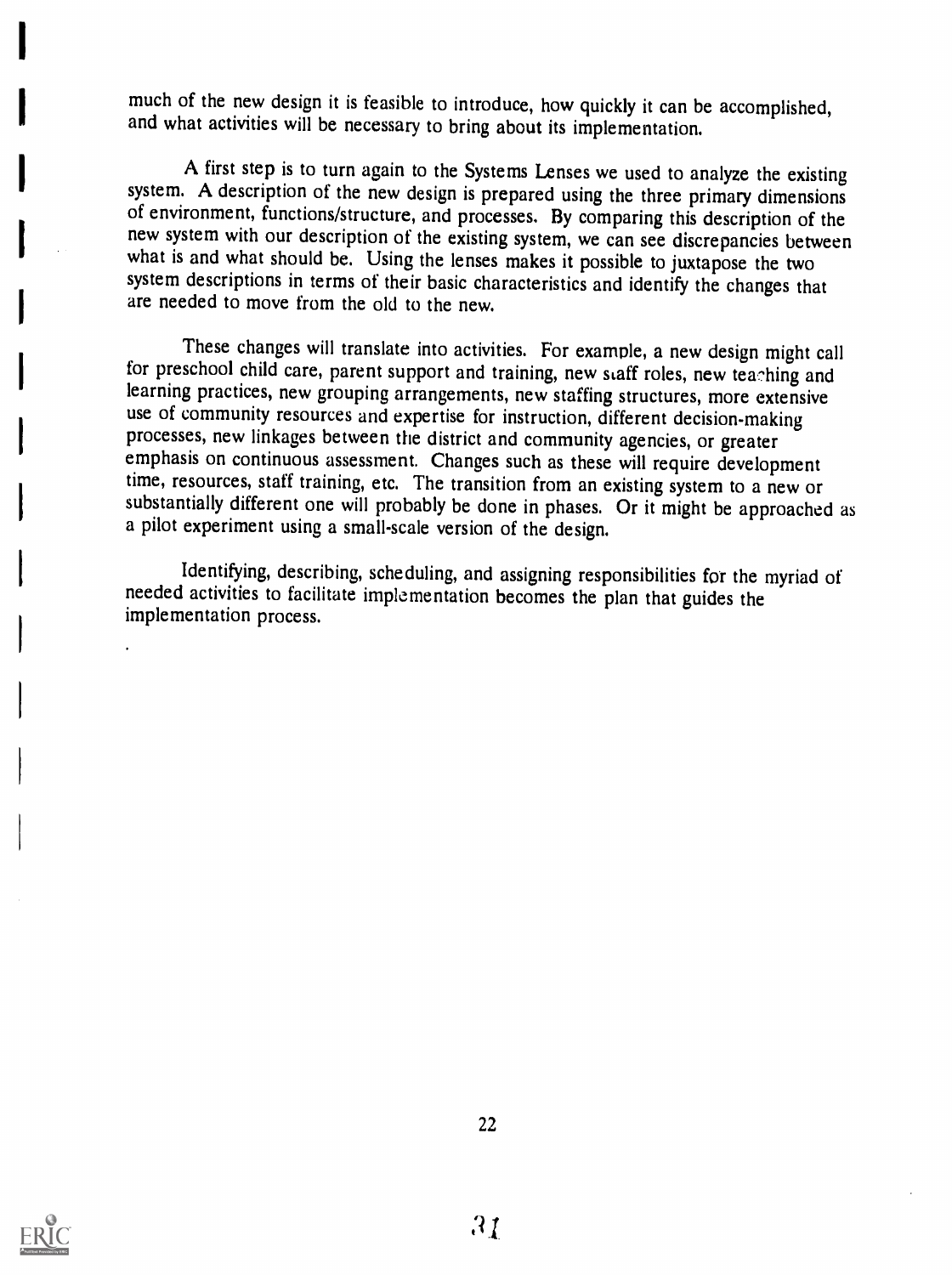# VI. DEVELOPING AND IMPLEMENTING THE NEW SYSTEM

The schedule of activities and responsibilities prepared during the final stage of design provides the basis for proceeding. As activities are completed, the staff develops new skills, resources are acquired, and new relat The organization's general readiness to implement and operate the new system is increased.

Implementation can be approached by phasing in components of the new design. Key changes are made gradually to minimize problems and maximize "small wins," encouraging staff confidence and success.

Implementation can also be approached as a pilot experiment. A small-scale version of the design is developed and tried out without disturbing the rest of the system. This approach permits implementers to learn more about possible implementation problems inherent in the design. Difficulties encountered during a pilot experiment can be more easily handled and adjustments in the design more readily made.

With either implementation approach, the primary risks are the tendency to reshape new practices to be more like old, familiar ones and the tendenc: to make premature judgments about the new system before it is fully in place. .

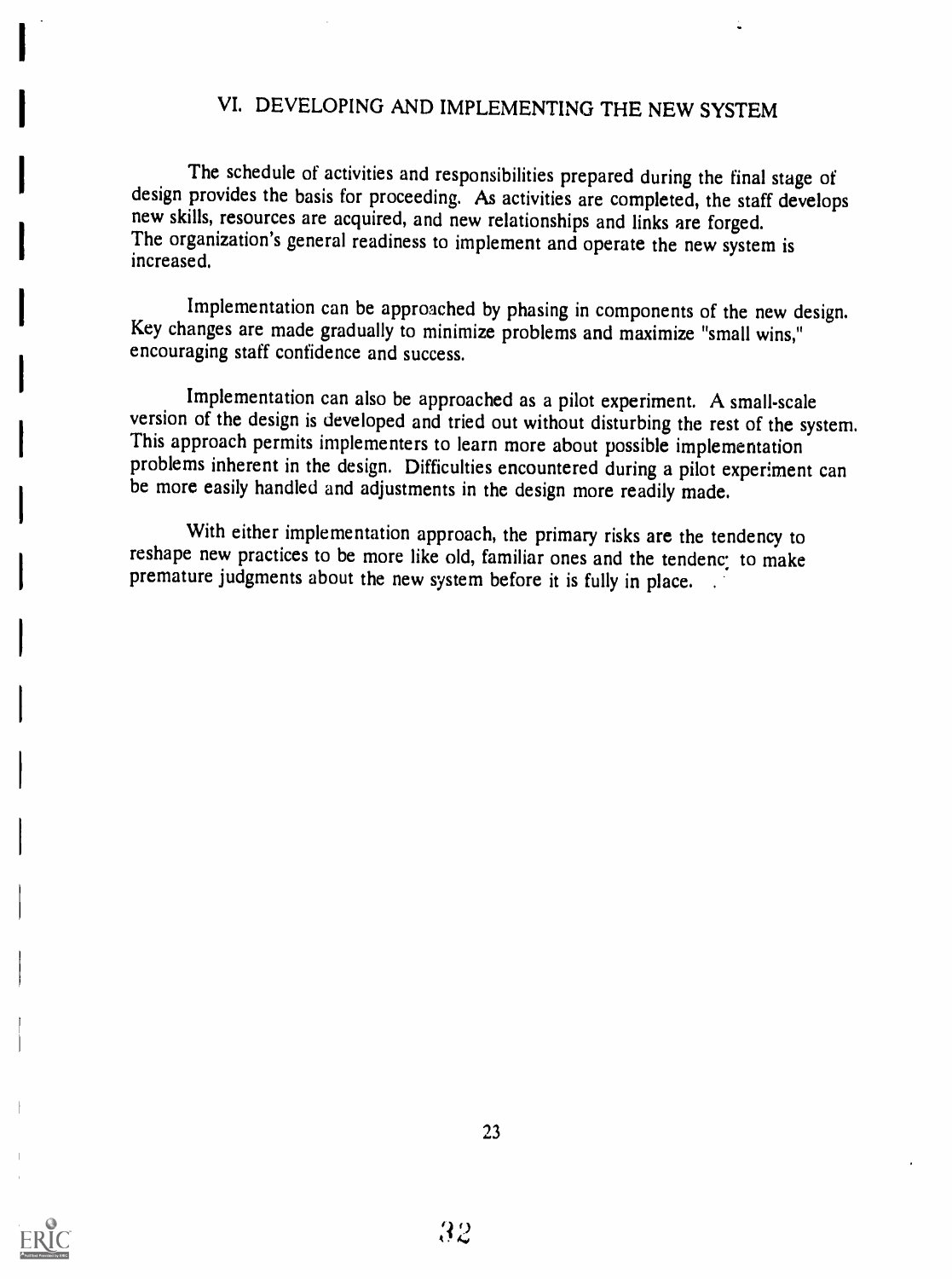### VII. MANAGEMENT

It is important to remember that design is a continuous process and that the new system will be continually reexamined. Inquiry and revision will continue, even as the new system is being phased in, and afterwards, as part of its continuing development.

As the new system is phased in, feedback from users and responses in the larger environment (including changes in the existing system) will influence the ongoing process of design and redesign. The now-familiar Systems Lenses will be a valuable tool for management. Using the lenses to describe the educational system at any point in time can help us identify any discrepancies between our intentions and the emerging reality.

This is the primary challenge of managing systems design: that the process be ongoing and that those involved remain committed and open to change so that the new system does not become rigidly set in place but continues to evolve with the needs and goals of its users and the larger society.

Questions to ask include: How can the organization, through its structures, processes, and interactions, develop the capacity to engage in inquiry about itself? How can the organization learn how to learn? In other words, how can the organization learn to use feedback to help correct deficiencies in its performance and to know when the existing system is no longer compatible with the needs and conditions of the environment it serves and should be redesigned? In summary, how can the organization learn to sustain a comprehensive system design process?

Inclusion and collaboration are key elements in organizational learning. The systems design approach is best supported by developing staff knowledge and design skills across the organization, and by drawing on and encouraging a variety of perspectives. Interactions among staff concerning organizational issues can be a primary mechanism for gathering information, creating alternatives, initiating innovative efforts, responding to opportunities, and making decisions.

Ideally, the management of an organization ensures the capability and capacity to respond systemically and creatively to change by maintaining a learning environment within the organization. By distributing responsibility and accountability and involving all its members in organizationwide issues, a systems point of view is maintained and shared perspective and purpose is strengthened.